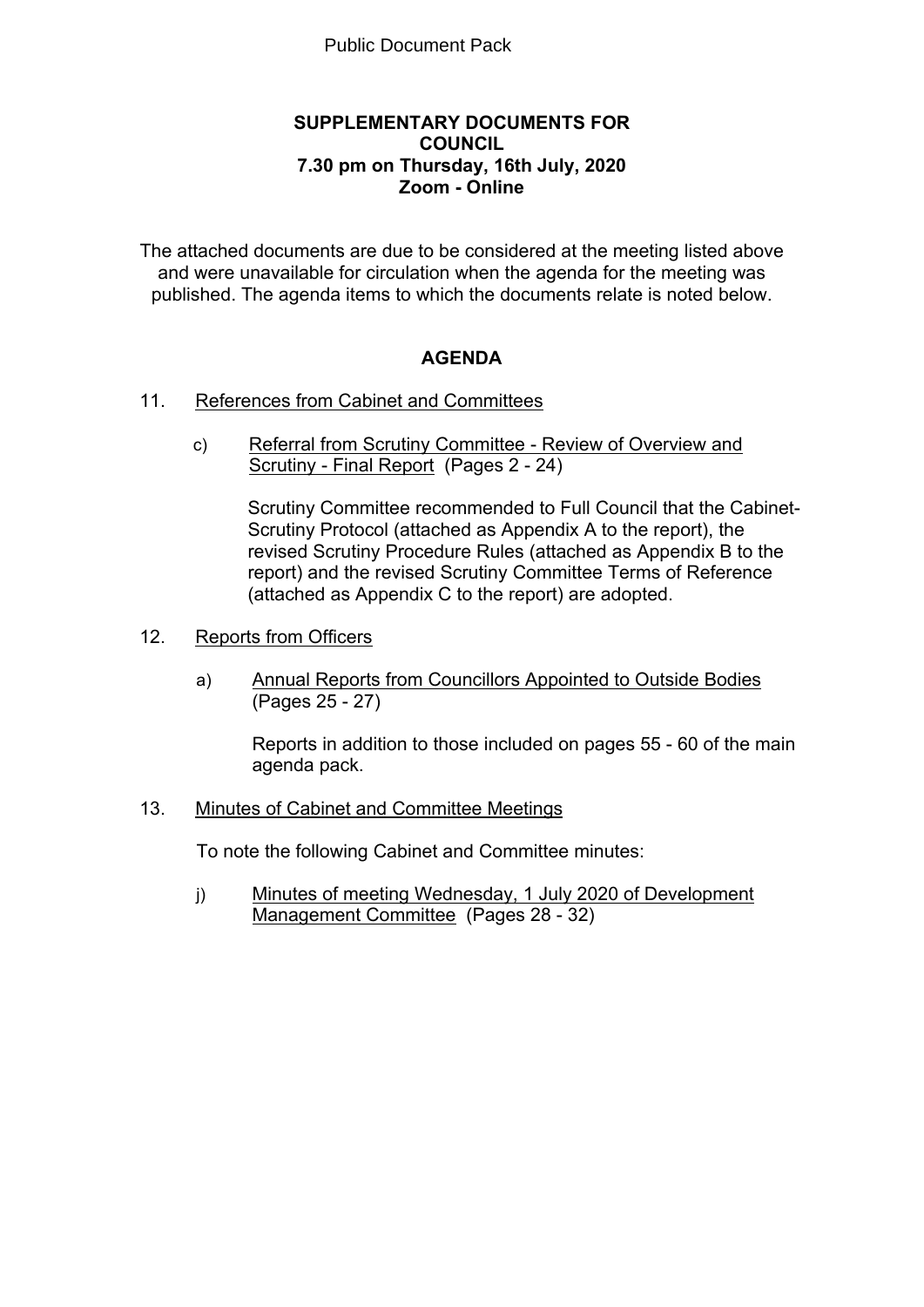Agenda Item 11c

| <b>REPORT TO:</b>            | <b>SCRUTINY COMMITTEE</b>                                       |
|------------------------------|-----------------------------------------------------------------|
| DATE:                        | <b>14 JULY 2020</b>                                             |
| TITLE:                       | <b>REVIEW OF OVERVIEW AND SCRUTINY - FINAL</b><br><b>REPORT</b> |
| <b>LEAD OFFICER:</b>         | SIMON HILL, HEAD OF GOVERNANCE<br>(01279) 446099                |
| <b>CONTRIBUTING OFFICER:</b> | ADAM REES, GOVERNANCE SUPPORT OFFICER<br>(01279) 446057         |

**RECOMMENDED that** the Committee**:**

- **A** Recommends to Full Council that the Cabinet-Scrutiny Protocol (attached as Appendix A to the report), the revised Scrutiny Procedure Rules (attached as Appendix B to the report) and the revised Scrutiny Committee Terms of Reference (attached as Appendix C to the report) are adopted.
- **B** Recommends to Cabinet that the Cabinet Overview Working Group is renamed the Cabinet Policy Development Group and the terms of reference are amended as set out in Appendix D to the report.
- **C** Approves the Scrutiny Committee Review Submission Form (attached as Appendix E to the report).
- **D** Agrees that training is procured to take place as soon as possible.

## **BACKGROUND**

- 1. Under the Cabinet system the Council is required to establish a Scrutiny Committee. Its Terms of Reference are set out in Article 7, and its rules in Part 4 of the Constitution. The Committee can report on the discharge of any functions of the Council or Cabinet or any matter affecting the Council's area or inhabitants. Part of this Committee's function is also to enable decisions of the Cabinet to be called in. The Council's Scrutiny Committee has a Call In Sub Committee which fulfils this purpose.
- 2. The Ministry of Housing, Communities & Local Government (MHCLG) has published new statutory guidance on Overview and Scrutiny in Local and Combined Authorities (May 2019). This is statutory guidance of which the authority 'must have regard' to in exercising the functions.
- 3. In light of this guidance, on 15 October 2019, the Committee agreed to conduct a review of the Council's overview and scrutiny functions and established a Working Party for this purpose. The Working Party was given an end date of 31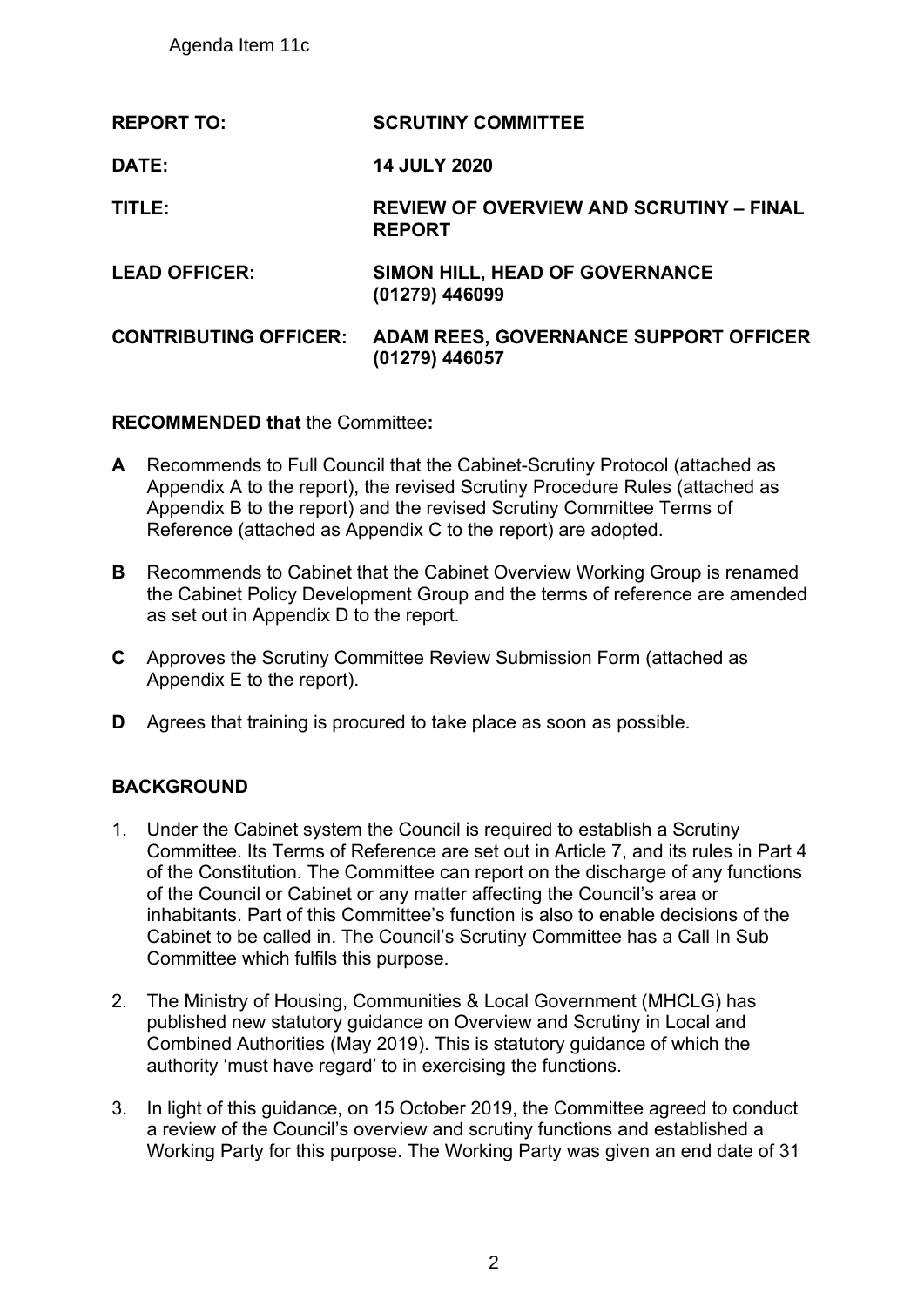March 2020 in order to allow any changes to take effect for the 2020/21 council year.

- 4. The Working Party has met on two occasions. The first meeting on 8 January 2020 looked at areas where the Council's scrutiny functions were strong and areas where the functions could be strengthened in order to meet the guidance. It also explored a number of potential solutions which would be developed in time for the second meeting.
- 5. The second meeting took place on 6 February 2020. This meeting agreed to recommend the proposals which are set out in the recommendations and detailed later in this report.

## **ISSUES/PROPOSALS**

- 6. It was agreed that proposals would be framed in the context of the four goals set out in paragraph two of the guidance. These are:
	- a) Provide constructive 'critical friend' challenge;
	- b) Amplify the voices and concerns of the public;
	- c) Be led by independent people who take responsibility for their role; and
	- d) Drive improvement in public services.

## **Provide constructive 'critical friend' challenge**

- 7. One of the key roles of a scrutiny committee is to act as a critical friend to the Cabinet and external organisations. The Committee should be able to hold these groups to account, but should also be constructive and approachable.
- 8. The Council has a Call In Sub Committee which deals with executive decisions through a 'call in procedure.' This procedure is set out within the Constitution and provides an opportunity to hold the Cabinet to account. However, call in is only designed to be used when decisions have not been made in accordance with the principles of the Constitution and it does not allow for constructive input before a decision is made. Call in, therefore, provides an important but infrequent method of engaging with the Cabinet.
- 9. The Working Party suggested there was a need have procedure in place which enables the Committee to provide constructive 'critical friend' challenge to the Cabinet on a more frequent basis, which also provides an opportunity for input prior to a decision being made.
- 10. It is therefore proposed to create a process for pre-decision scrutiny of Cabinet matters. This would involve the Committee identifying upcoming decisions on the Cabinet's Forward Plan and aims within the Council's Corporate Plan which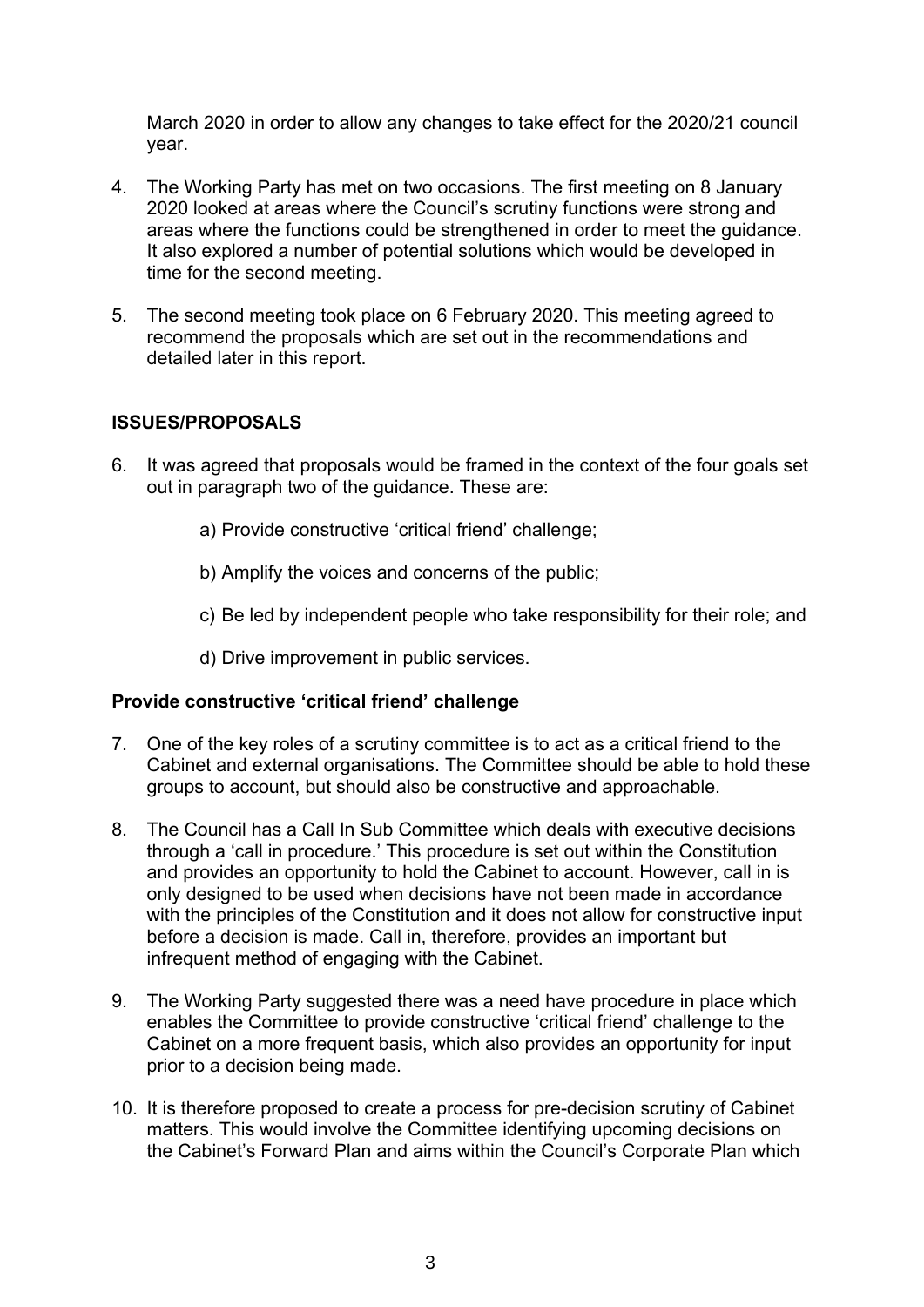the Committee can then conduct pre-decision scrutiny of. The process is set out in the Cabinet-Scrutiny Protocol, which is attached as Appendix A to the report.

- 11. The Protocol also sets out the expectations that the Committee and Cabinet should have of each other and creates a formal relationship between the two.
- 12. Acting as a critical friend extends to the Committee's relationship with external organisations. The Committee invited a number of organisations to attend its meetings over the past few years. The Working Party agreed that these have been effective and informative. It did however note the Committee's desire to have a greater level of preparation, particularly regarding the agreement of questions and aims. Paragraph 6 of the Protocol addresses these concerns.

## **Amplify the voices and concerns of the public**

- 13. One of the main roles of a Councillor is to act as an advocate for the people they represent. The Committee has a wide remit and can look at most issues that affect the local area. This places it in a strong position to voice the concerns of the public.
- 14. The Committee, and Councillors as a whole, have a strong understanding of issues affecting the town. This, combined with the Committee's remit, provides a powerful platform for the Committee to drive improvement.
- 15. The Working Party considered ways in which the Committee could strengthen its processes to drive improvements effectively and efficiently. Whilst the Committee works effectively as a group and shares a large number of common aims, these need to be more focussed so the Committee looks to conduct scrutiny on the basis of one set of goals for each review.

## **Be led by independent people who take responsibility for their role**

- 16. The Committee's independence is crucial in helping to demonstrate its value to the Council, other organisations and the town as a whole. The Committee has a good awareness of this and the Committee members work together well. It is important that this independent working culture continues. There is a risk that new Committee members, particularly if they are new Councillors, will not be aware of this need for independence. The Working Party recommended that training is organised for Councillors. This training would have a strong focus on the role of the Committee to ensure that its independent mind set continues.
- 17. Overview and scrutiny needs to ensure that it is not directed by Cabinet. The Scrutiny Committee achieves this and has the power to set its own work plan. Cabinet has established a Cabinet Overview Working Group (COWG) which is primarily focussed on developing policy for the Cabinet. It provides a means for opposition and backbench Councillors to have input into policy which is developed according to the Council's corporate priorities. The Working Party agreed that this needed protecting. The COWG is not independent from Cabinet, as the Cabinet decides its work plan. Whilst the COWG rarely conducts overview and scrutiny of the Cabinet, better defining what the Working Group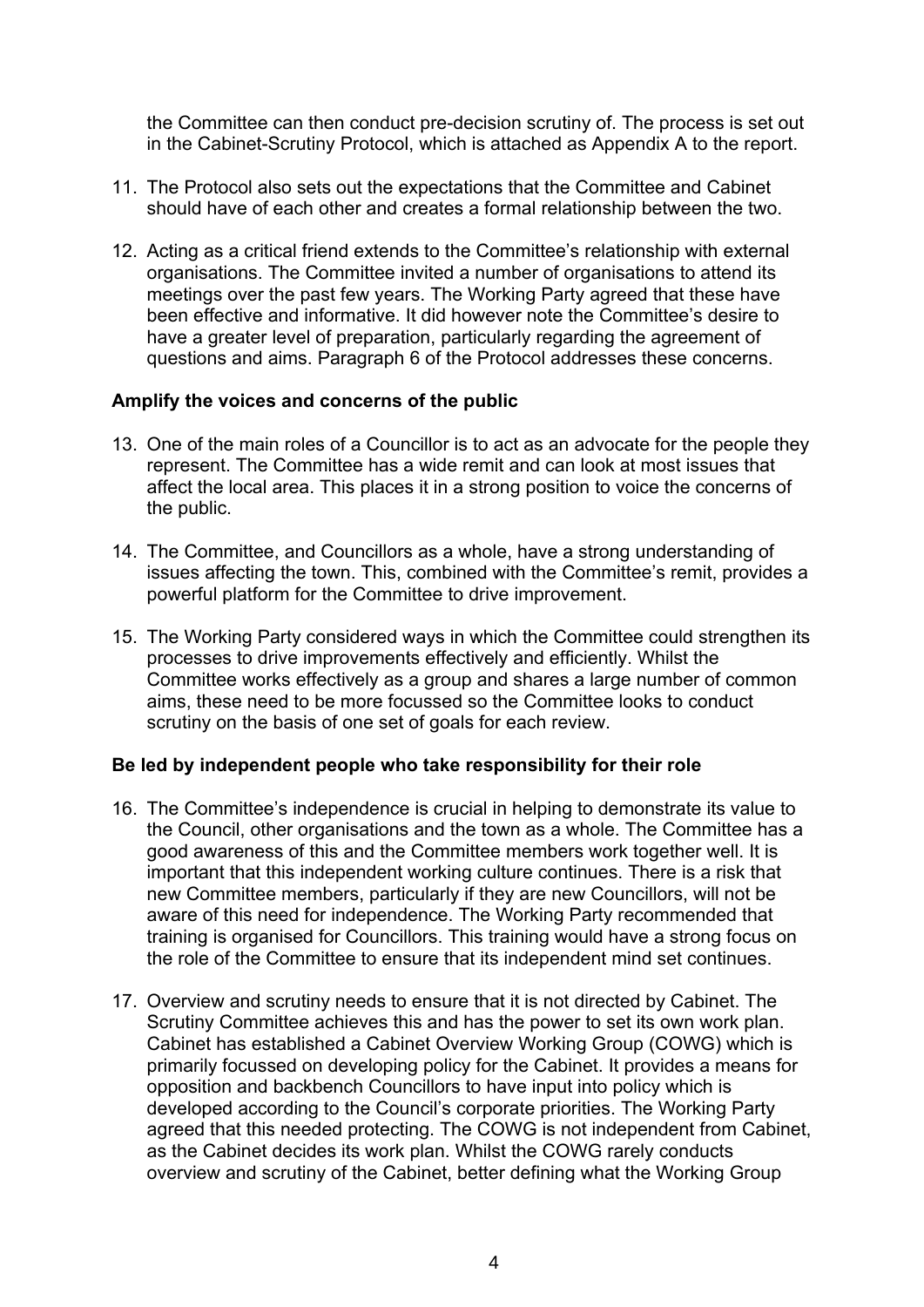actually does and detangling it from overview and scrutiny is seen as beneficial. It is therefore proposed to change its name to the Cabinet Policy Development Working Group.

#### **Drive improvement in public services**

- 18. The most fundamental aspect of the Council's role is to provide and improve public services. Councillors are at the core of this and the Committee provides a powerful opportunity to drive improvement, not just of the Council's own work but also of other organisations.
- 19. The Committee has limited resources, mainly surrounding its own time and that of Officers conducting reviews. These limit the Committee's ability to review all the matters it would like to and can place limits on the depth and breadth of the reviews it carries out. Careful prioritisation of reviews will help the Committee in producing a work plan that leads to positive outcomes which can improve Harlow.
- 20. Prioritisation can be complex as there are a wide range of factors to consider including: how urgent the issue is; the amount of work involved; which areas the review will scrutinise; and whether a positive outcome is likely.
- 21. The Committee needs to retain its flexibility when setting its work plan, whilst recognising the time resource constraints it faces.
- 22. The majority of the Committee's review topics for any given year are determined at its first meeting of the Council year, with new topics being added throughout the year. Topics can be raised without prior notice being given. This process is highly flexible, but can cause issues with planning items into the work plan.
- 23. The Cabinet-Scrutiny Protocol sets out a proposed process for setting the Committee's work plan. This retains the flexibility for Councillors to submit items throughout the year, and provides an opportunity for more open conversations about the scope of reviews and the time needed to carry them out.
- 24. The Committee retains the flexibility to determine the form of its review submission form. In the first instance it is recommended that the form attached as Appendix E to this report is used. This form largely mirrors the current scoping report. This enables Councillors to more fully capture the nature of the reviews they want to undertake, whilst giving the Committee the opportunity to discuss and amend the scope of a review to accommodate its other priorities.
- 25. The need to deliver outcomes is central to the Committee's work. Councillors want to deliver change and often succeed, but the processes surrounding the Committee can be strengthened to make outcomes a more central component within its reviews. The Protocol has a running theme of S.M.A.R.T (specific, measurable, achievable, realistic, and time-related) objectives and recommendations. This will assist the Committee in framing its work for a particular purpose and, following the conclusion of a review, whether the review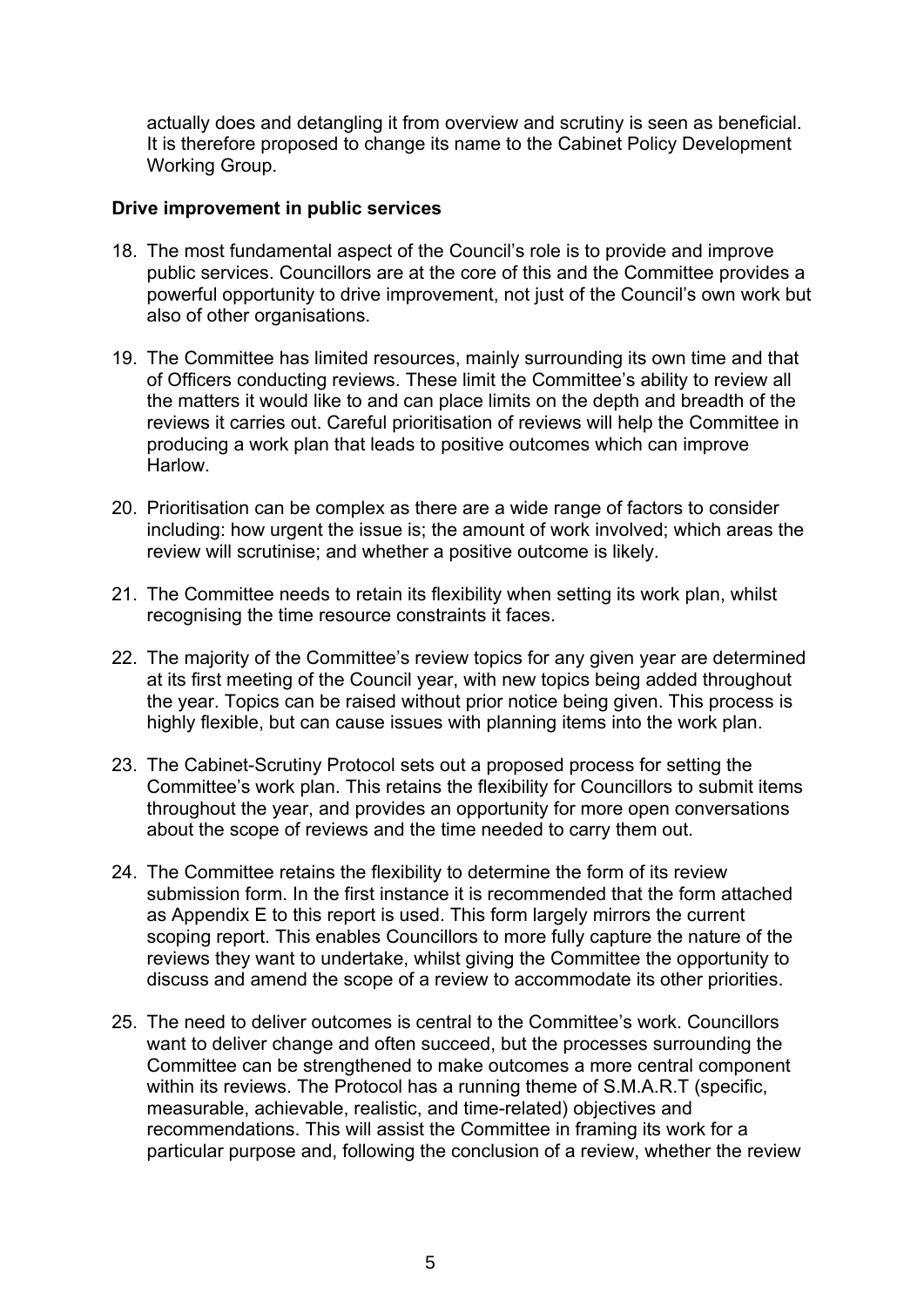met its initial aims. The Committee can then evaluate its own effectiveness, looking at where it succeeded and where it could improve.

## **Summary**

- 26. The Committee has a strong foundation in place which helps enable it to conduct effective scrutiny. There are, however, some areas where the Council does not meet the Government's guidance and the Council can look to strengthen other processes to make scrutiny as effective as possible.
- 27. The Cabinet-Scrutiny Protocol addresses the need for the Committee to act as a 'critical friend' to Cabinet. Additionally, it sets out a procedure for work planning which promotes open conversations about the Committee's priorities whilst retaining the flexibility necessary for the Committee to respond to emerging needs.
- 28. The Protocol also introduces processes which reinforce the desire of Councillors to achieve the best outcomes for Harlow and provide an opportunity for selfreflection.
- 29. There is a need to amend the Scrutiny Procedure Rules (attached as Appendix B to the report), the Scrutiny Committee Terms of Reference (attached as Appendix C to the report) and the Cabinet Overview Working Group Terms of Reference (attached as Appendix D to the report).
- 30. Finally, training will be procured to ensure that the independent mind set of the Committee continues whilst enhancing its existing skills.

## **IMPLICATIONS**

**Environment and Planning (Includes Sustainability)** None specific. **Author: Andrew Bramidge, Head of Environment and Planning**

**Finance (Includes ICT, and Property and Facilities)** None specific. **Author: Simon Freeman, Head of Finance and Deputy to the Chief Executive**

**Housing** As outlined in the report. **Author: Andrew Murray, Head of Housing**

**Community Wellbeing (Includes Equalities and Social Inclusion)** None specific. **Author: Jane Greer, Head of Community Wellbeing**

**Governance (Includes HR)** As contained within the report. **Author: Simon Hill, Head of Governance**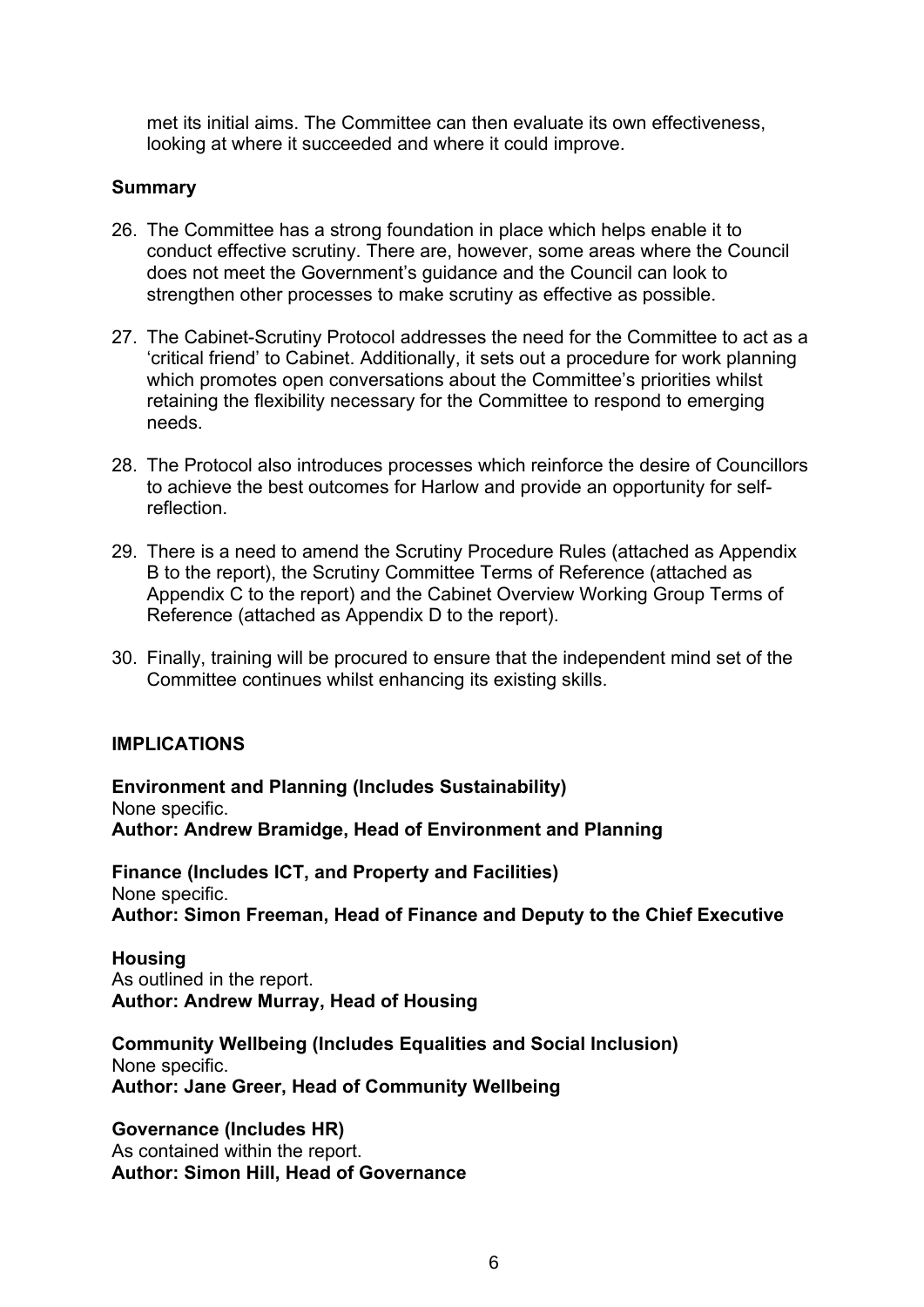## **Appendices**

- Appendix A Cabinet-Scrutiny Protocol
- Appendix B Scrutiny Procedure Rules

Appendix C – Scrutiny Committee Terms of Reference

Appendix D – Cabinet Overview/Policy Development Working Group Terms of Reference

Appendix E – Scrutiny Committee Review Submission Form

## **Background Papers**

Ministry of Housing, Communities & Local Government – 'Statutory Guidance on Overview and Scrutiny in Local and Combined Authorities [https://assets.publishing.service.gov.uk/government/uploads/system/uploads/attach](https://assets.publishing.service.gov.uk/government/uploads/system/uploads/attachment_data/file/800048/Statutory_Guidance_on_Overview_and_Scrutiny_in_Local_and_Combined_Authorities.pdf) [ment\\_data/file/800048/Statutory\\_Guidance\\_on\\_Overview\\_and\\_Scrutiny\\_in\\_Local\\_a](https://assets.publishing.service.gov.uk/government/uploads/system/uploads/attachment_data/file/800048/Statutory_Guidance_on_Overview_and_Scrutiny_in_Local_and_Combined_Authorities.pdf) [nd\\_Combined\\_Authorities.pdf](https://assets.publishing.service.gov.uk/government/uploads/system/uploads/attachment_data/file/800048/Statutory_Guidance_on_Overview_and_Scrutiny_in_Local_and_Combined_Authorities.pdf)

## **Glossary of terms/abbreviations used**

COWG – Cabinet Overview Working Group MHCLG – Ministry of Housing, Communities & Local Government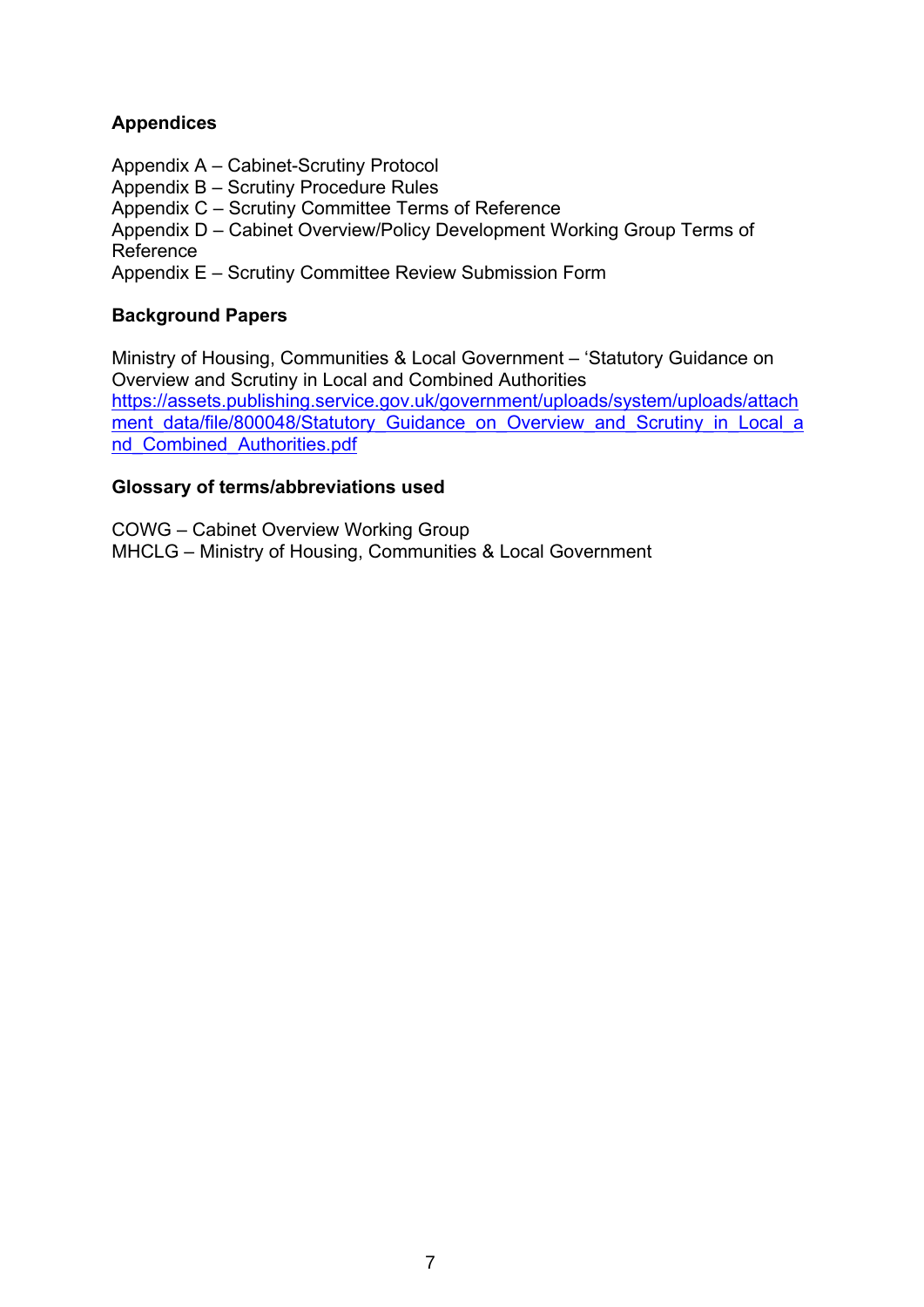# **Cabinet – Scrutiny Protocol**

## **1 Introduction**

- 1.1.This protocol sets out the relationship between the Council's Cabinet and its Scrutiny Committee. This includes the processes that both bodies follow, where they will interact with each other, and how they expect the other to conduct itself. The Protocol is in addition to requirements set out in the Council's Code of Conduct and the Officer/Councillor Protocol.
- 1.2.The Monitoring Officer will be responsible for overseeing compliance with this Protocol.

## **2 Aims**

- 2.1.To create a framework which enables effective scrutiny.
- 2.2.To empower the Committee's members, Portfolio Holders and Officers by setting out their roles, powers and responsibilities in relation to scrutiny.
- 2.3.To promote mutual respect between all three groups to ensure openness which will enable the Committee to work effectively.
- 2.4.To enable the Committee to act as a 'critical friend' to the Cabinet which provides constructive, non-partisan scrutiny of upcoming Cabinet decisions and corporate objectives.
- 2.5.To enable the Committee to effectively scrutinise third parties and to engage with relevant stakeholders.
- 2.6.To help align the Committee's work with the Council's Corporate Priorities.

## **3 Meeting Conduct**

- 3.1.All Councillors will abide by the requirements set out in the Council's Code of Conduct and look to promote an atmosphere of openness and mutual respect.
- 3.2.Committee members should look to ask searching questions and offer constructive comments to help fulfil the Committee's role of being a 'critical friend.' In most cases, an initial set of questions will be sent to the Cabinet member.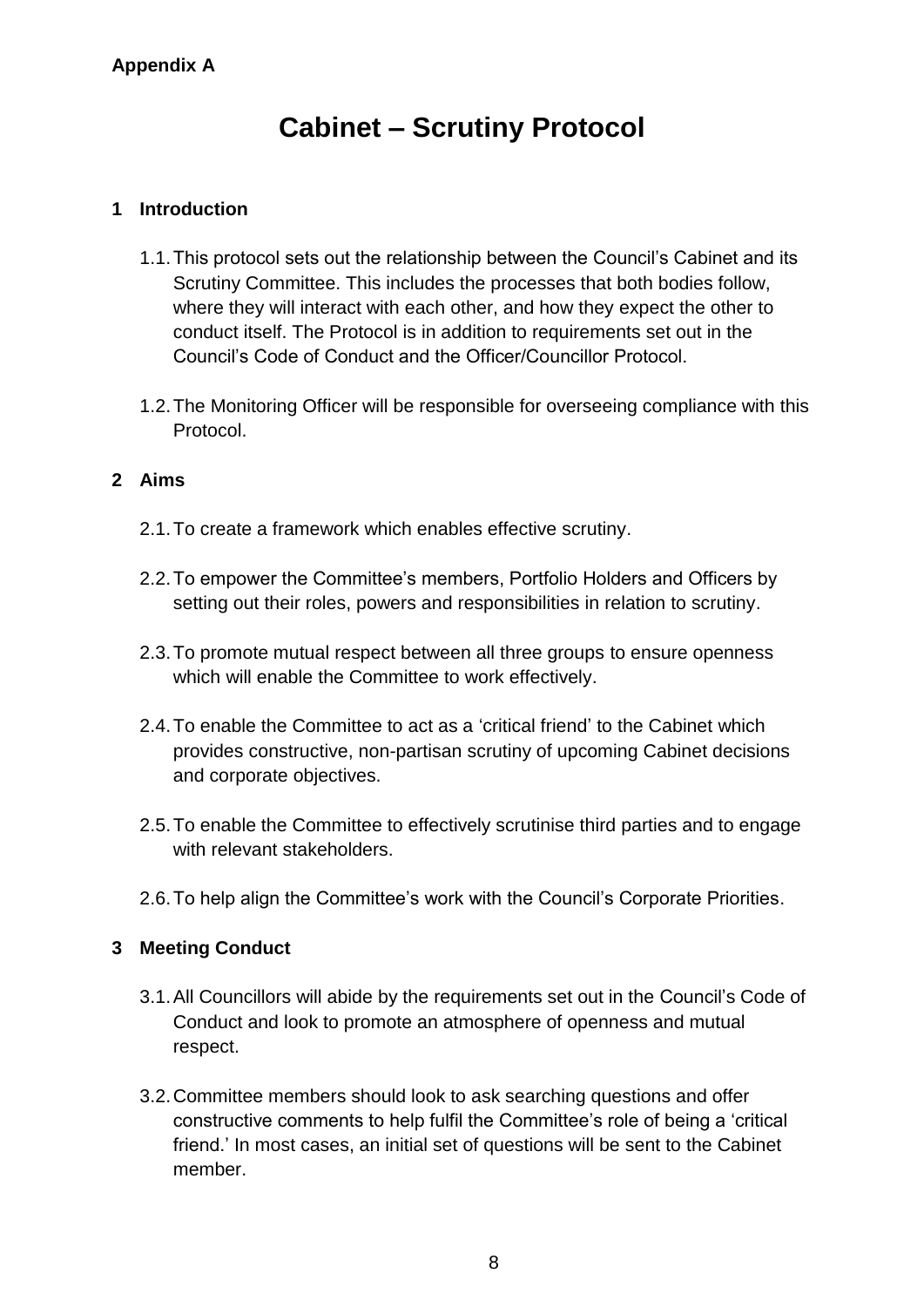- 3.3.Cabinet members will prepare answers for the questions sent to them in advance of the meeting. They will also look to anticipate further questions and will prepare for these appropriately. They will recognise the value of the Committee and will look to answer all questions as fully as possible.
- 3.4.Both the Committee and Cabinet members will respect the requirement for Cabinet members to avoid scrutinising their own decisions.
- 3.5.The Chair will always look to ensure that all attendees at the meeting are treated fairly and courteously.
- 3.6.The Chair, with the advice of Officers, will ensure that meetings are run in accordance with any requirements set out in the Constitution, and in line with any procedure agreed by the Committee.

## **4 The Scrutiny Committee Work Plan**

- 4.1.Before the First Meeting of the Council Year
	- a) Committee Members will submit any suggestions for items 28 days before the first meeting using the Review Submission Form. All the forms will be circulated to the Committee members the following day. If non-Committee members wish to submit items they should ensure they have the support of at least one Committee member.
	- b) The review topics will be considered at the next SMB meeting, who will put together a draft Work Plan. This will be based on the review criteria set out in the review submission forms.
	- c) Where SMB feel reviews can be improved by tightening the scope, or altering the format of the review it will discuss these with the Chair. This will be explained to the Committee. A Work Plan will also be developed in the context of these suggested alterations.
	- d) Fourteen days before the meeting, Officers will meet with the Chair and Vice Chair to discuss the Work Plan. Any further changes to the proposed Work Plan will be made prior to the agenda's publication.
- 4.2.At the First Meeting of the Year
	- a) Steps a-c of the Pre-Scrutiny of Cabinet Matters procedure (point 5.1 of this Protocol) will be followed.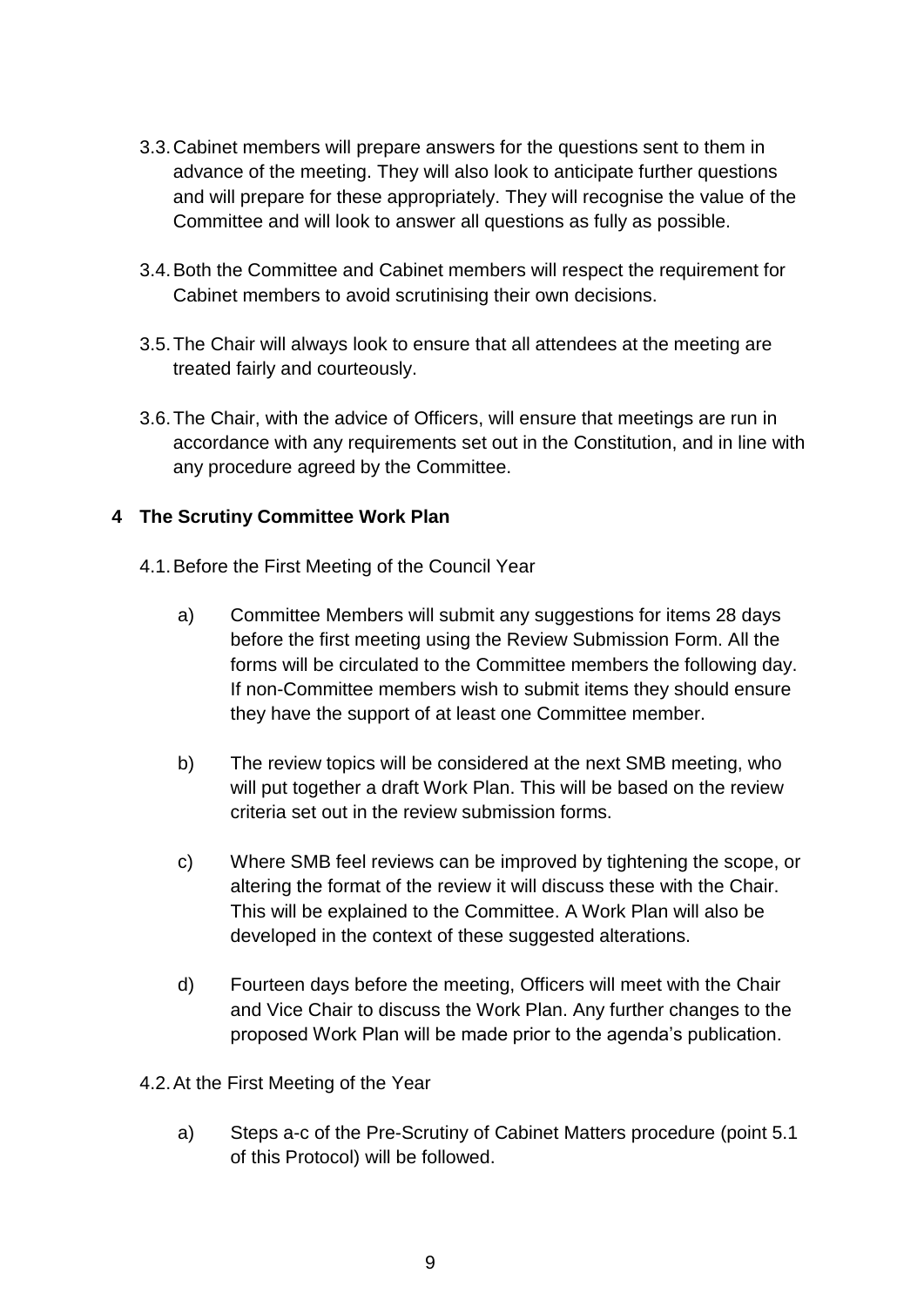- b) The Committee will agree its priorities for reviews carried out during the council year.
- c) The Committee will consider its Work Plan for the council year, with reference to the information obtained as part of point 4.1 above and in light of its priorities.
- 4.3.Additions/Changes to the Work Plan
	- a) Committee Members can submit additional items throughout the year. If non-Committee members wish to submit items they should ensure they have the support of at least one Committee member. New items will be submitted to Corporate and Governance Support prior to the publication of the agenda. The relevant Head of Service will be consulted on the timescale of the review and possible changes to its scope. This information will be reported to the Committee who will then consider whether the review will be progressed further.
	- b) The Committee will consider its Work Plan at each meeting.

## **5 Participation of Portfolio Holders and the Leader**

- 5.1.Pre-Decision Scrutiny of Cabinet Matters
	- a) At the first meeting of the Council year the Leader will give an overview of the reports which will be considered by Cabinet over the year. They will set out the Cabinet's priorities. This will be accompanied by the Cabinet Forward Plan and the Council's Corporate Plan.
	- b) The Committee will consider which reports it would like to have predecision scrutiny of. These will be programmed into the Committee's work plan. The Committee will consider whether the matter will be considered at other meetings of the Council (such as the Audit and Standards Committee, or Housing Standards Board) and whether the Committee feels it can add value through pre-decision scrutiny.
	- c) The Committee will develop lines of inquiry in respect of each identified item and establish S.M.A.R.T (specific, measurable, achievable, relevant and timely) objectives.
	- d) The relevant Portfolio Holder and Head of Service will be made aware that the item will be subject to pre-decision scrutiny and the lines of inquiry.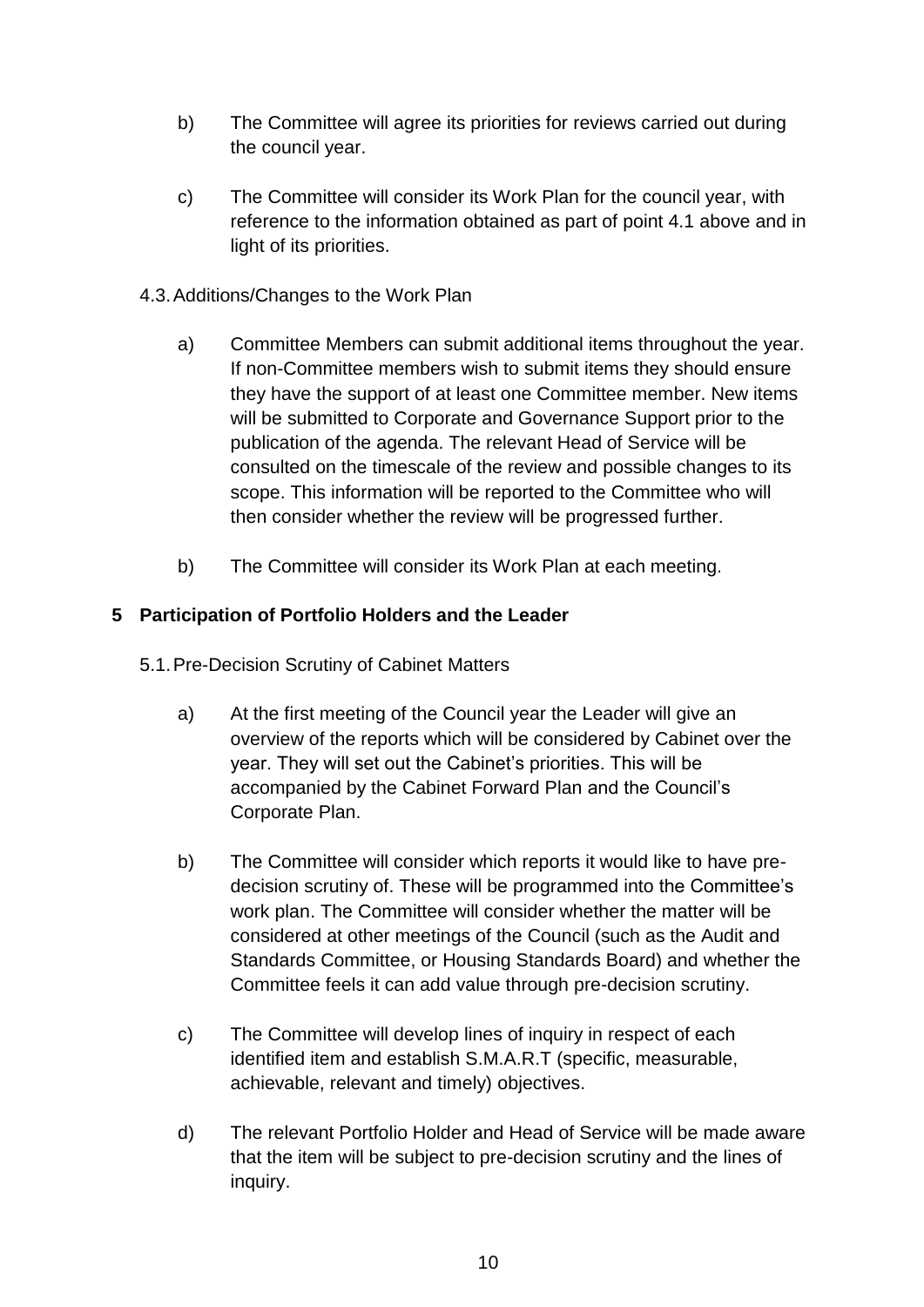- e) A report to the Committee will be prepared by Officers, in consultation with the relevant Cabinet member. This report will provide an update on progress of the item, address the lines of inquiry and, if appropriate, suggest other areas the Committee may wish to question.
- f) The Portfolio Holder will attend the meeting to present the report and answer questions from the Committee. The Head of Service will primarily answer technical questions.
- g) The Committee will consider areas that the Cabinet report will need to address and where the piece of work can be strengthened. These points will be addressed as part of the Cabinet report. It is expected that these will have arisen from the initially agreed lines of inquiry. Where the Committee's recommendations deviate from its initial lines of enquiry, it will monitor this as part of its outcome monitoring process.
- h) Cabinet will consider the report and the outcome will be referred back to the Committee for information. This will form part of an outcome monitoring report which will become a standard item on the Committee agenda.
- i) Following the first meeting of the Committee, Committee members can submit a request to pre-scrutinise a report. The request will be considered at the next meeting. Steps b-h above will then be followed.
- 5.2.Call In Sub Committee
	- a) As set out in the Scrutiny Procedure Rules it is the duty of the Leader or relevant Portfolio Holder to attend a meeting of the Call In Sub Committee.
	- b) The role of the Cabinet member will be to answer questions of fact. They should be mindful not to involve themselves in the debate and the Committee should not encourage them to do so. The Scrutiny Procedure Rules set out a requirement for Councillors to not be involved in scrutinising a decision they have been involved in and this must be respected.
- 5.3.Scrutiny Committee Reviews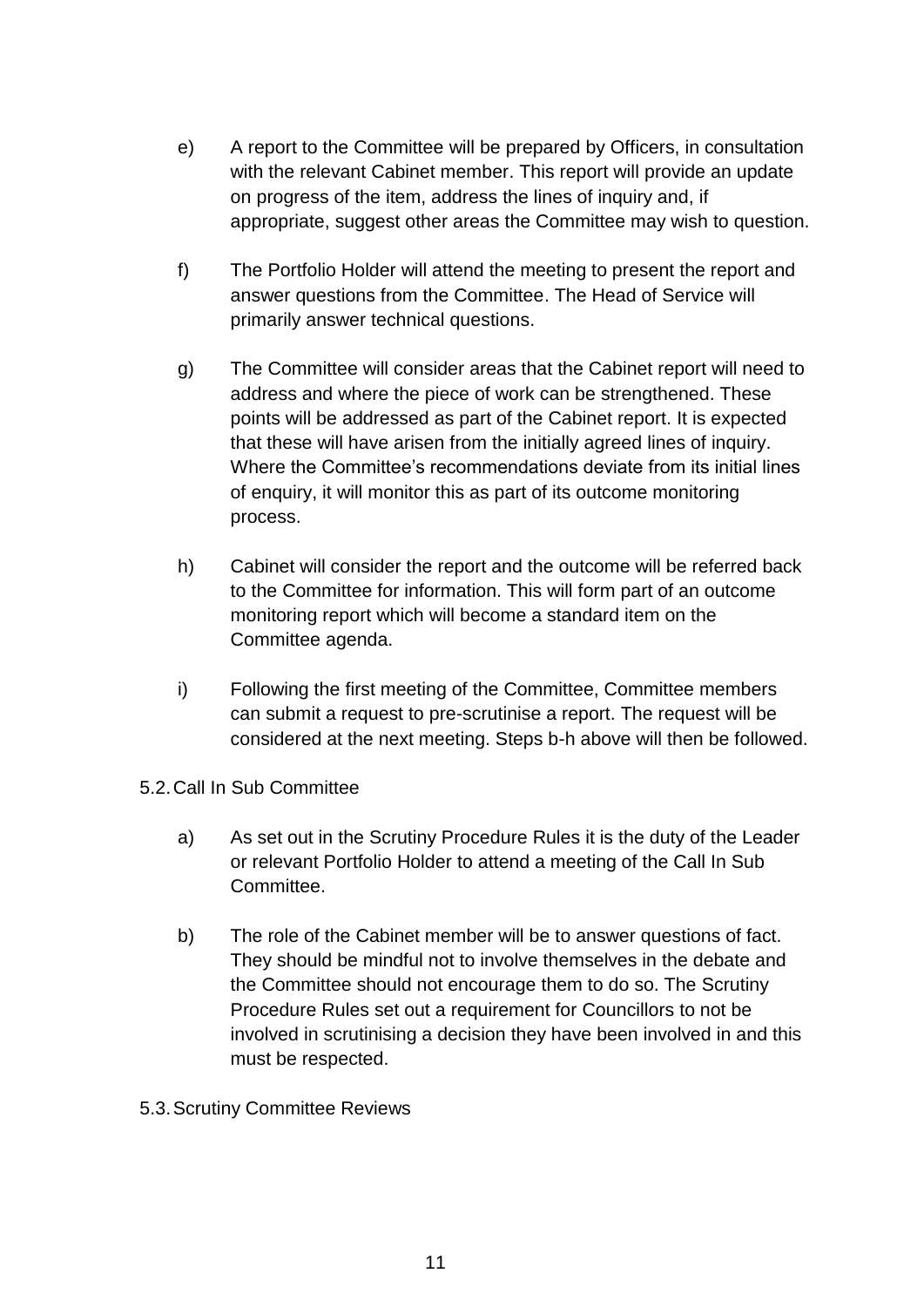- a) The Committee will consider the need for the relevant Cabinet member to attend. The Committee will provide sufficient notice and will provide a set of initial questions.
- b) Cabinet members will prepare answers for the questions sent to them in advance of the meeting. They will also look to anticipate further questions and will prepare for these appropriately. They will recognise the value of the Committee and will look to answer all questions as fully as possible.
- c) Where a Cabinet member has been invited to attend, it is expected that Officers will only answer technical questions.
- 5.4.Non attendance of Cabinet members
	- a) The Committee will provide sufficient notice (as set out in the Scrutiny Procedure Rules) to Cabinet members so that they can attend.
	- b) Except for attendance at the Call In sub Committee (where paragraph 13 of the Scrutiny Procedure Rules will apply) in instances where the relevant Portfolio Holder cannot attend, the Leader will attend. Where neither can attend the relevant Head of Service will attend.

## **6 Participation of Other Organisations**

- 6.1.The Meeting before
	- a) The Committee will agree its goals for the meeting. These will align with the S.M.A.R.T objectives agreed as part of the scoping process.
	- b) Based upon these goals, the Committee will agree a list of initial questions.
	- c) The Committee will agree on a format for the item to be considered at the next meeting. They may also consider whether the relevant Cabinet member will be invited to attend.
- 6.2.Before the meeting
	- a) The Committee will provide organisations with advance notice of its initial questions.
- 6.3.At the meeting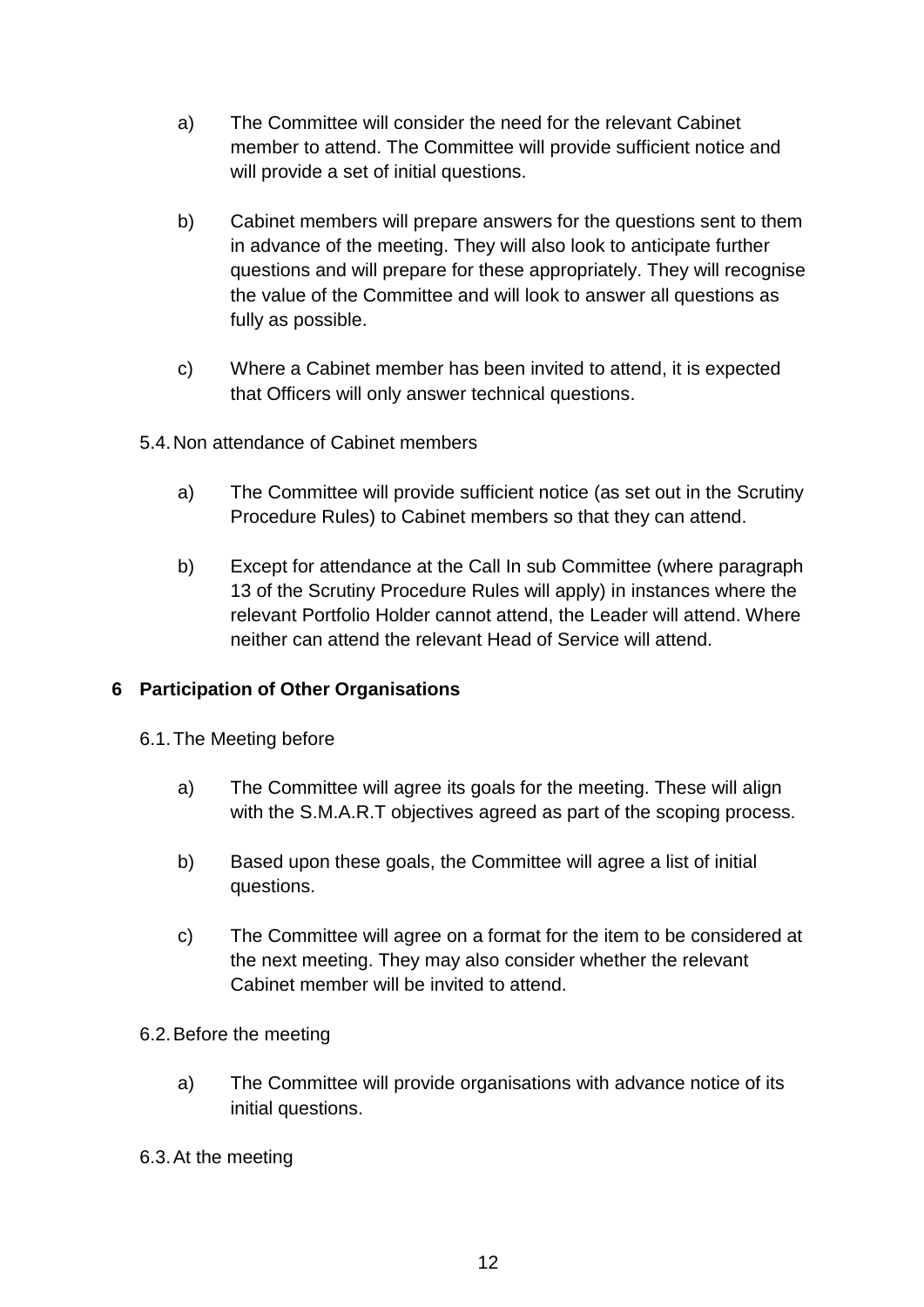- a) The meeting will follow the format agreed as part of paragraph 6.1(c) above.
- b) The Committee may ask follow up questions. These will be linked to the aims of the meeting.
- c) The Committee will consider whether it has achieved its goals for the meeting and will decide on a course of action, including the setting of S.M.A.R.T recommendations if appropriate.

## **7 Recommendations**

- 7.1.As set out in the Constitution any referrals to the Cabinet will be considered at its next meeting.
- 7.2.Cabinet's decision will be noted at the next meeting of the Scrutiny Committee. Where the Cabinet has not accepted the recommendation of the Committee, the Leader or relevant Portfolio Holder/s will provide a written explanation to the Committee setting out why Cabinet has not accepted the recommendations.

## **8 Outcome Monitoring**

- 8.1.Final recommendations will be S.M.A.R.T so they can be effectively tracked and monitored. The Committee will consider how closely the recommendations align with the S.M.A.R.T objectives set as part of the scoping of the review.
- 8.2.The Committee will track reviews and choose an appropriate time to explore whether the S.M.A.R.T objectives and recommendations have been met.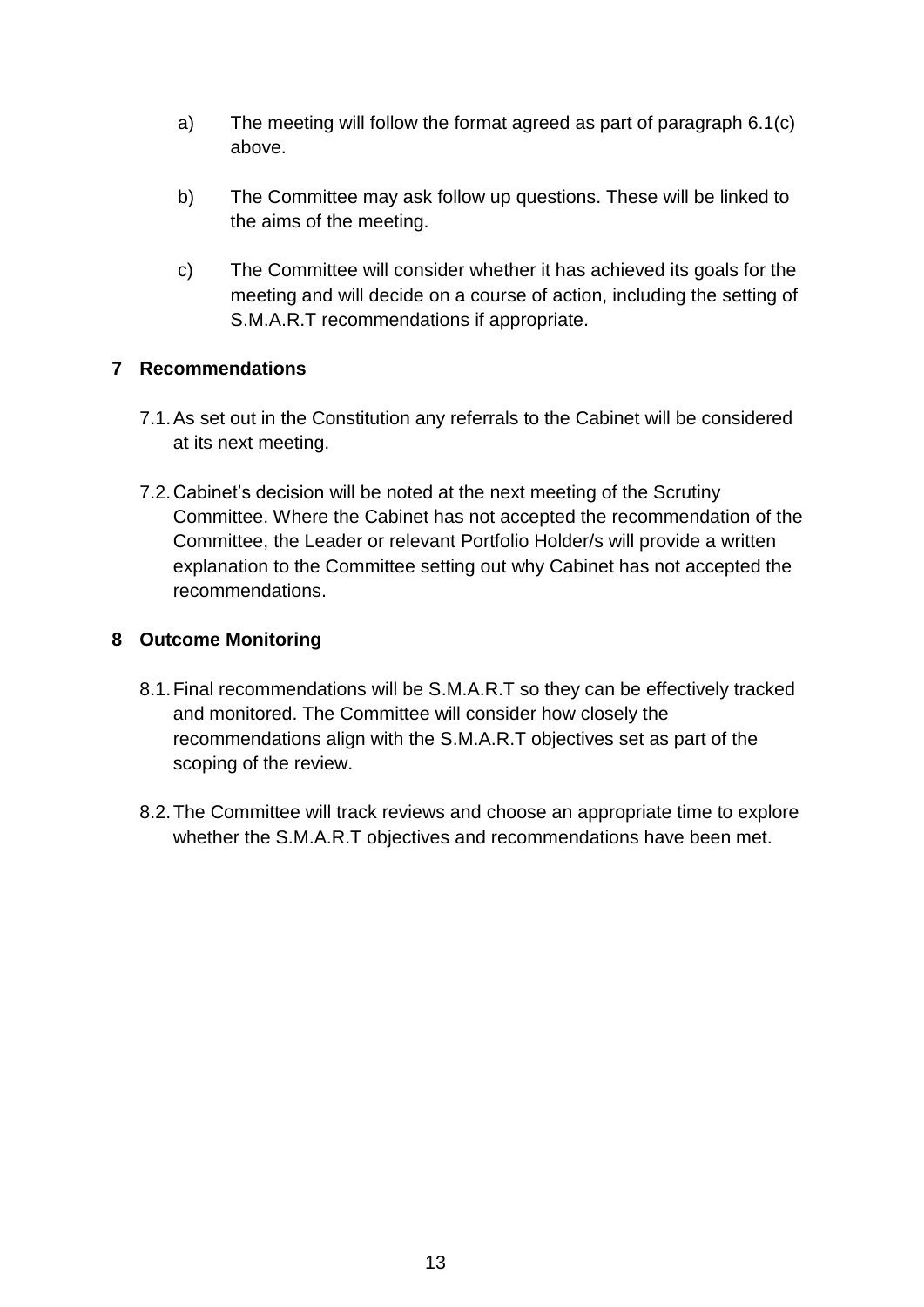# **Scrutiny Procedure Rules**

## **1 Scrutiny**

- 1.1. The Council will establish bodies which will perform scrutiny functions on behalf of the Council in exercise of the terms of reference set out in Article 7. Full Council will decide the number of Councillors on each body. Currently this comprises:
	- a) A Scrutiny Committee
	- b) A Call In Sub Committee of the Scrutiny Committee
- 1.2. The Call In Sub Committee is the forum for considering decisions of the Cabinet, Committees and Officers that are called in.

## **2 Membership of the Scrutiny Committee**

- 2.1. Scrutiny Committee
	- a) All Councillors, except the Leader and Cabinet Members, may be members of the Scrutiny Committee. However, no Councillor may be involved in scrutinising a decision in which they have been directly involved.
- 2.2. Call In Sub Committee
	- a) Membership of the Call In Sub Committee will comprise of members of the Scrutiny Committee. The Chair will be the Vice Chair of the Scrutiny Committee.

## **3 Co-optees**

3.1. The Scrutiny Committee may appoint non-voting co-optees to serve.

## **4 Meetings of the Scrutiny Committee**

4.1. There will be at least six ordinary meetings of the Scrutiny Committee in each year. In addition, extraordinary meetings may be called when needed. A Scrutiny Committee meeting may be called by the Chair of the Committee, by any five (5) members of the Committee or by the Proper Officer if they consider it necessary.

## **5 Quorum**

5.1. The quorum for meetings will be as set out for Committees in the Council Procedure Rules in Part 4 of the Constitution.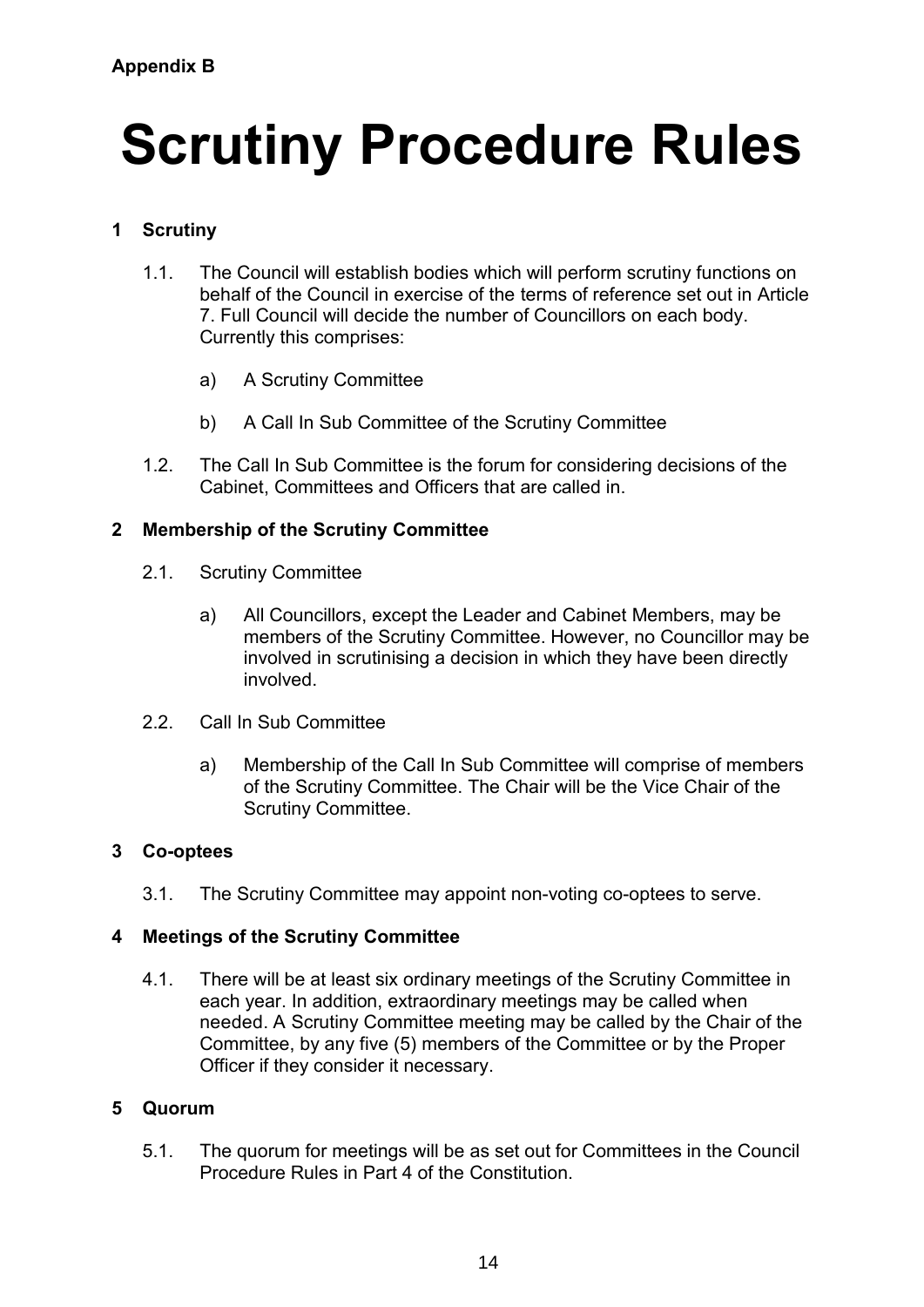## **6 Who Chairs Scrutiny Committee Meetings?**

6.1. The Chair and Vice Chair of the Scrutiny Committee will be drawn from among the Councillors sitting on the Scrutiny Committee and appointed by Full Council.

## **7 Scrutiny Committee Work Plan**

7.1. The Scrutiny Committee will be responsible for setting its own work programme.

## **8 Agenda Items**

- 8.1. Any member of the Scrutiny Committee will be entitled to give notice to the Chief Executive that they wish for an item to be included on the agenda for the next available meeting of the Committee or Sub Committee. On receipt of such a request the Chief Executive will ensure that it is included on the next available agenda. The Scrutiny Committee will determine the form of the notice request.
- 8.2. The Scrutiny Committee shall also respond, as soon as their work programme permits, to requests from the Council and the Cabinet to review particular areas of activity. The Scrutiny Committee shall report its findings and any recommendations back to the Cabinet or Council. The Council or the Cabinet will consider the report of the Scrutiny Committee at their next ordinary meeting.

## **9 Reports from the Scrutiny Committee**

- 9.1. Once it has formed recommendations on proposals for development, the Scrutiny Committee will prepare a formal report and submit it to the Chief Executive to arrange for it to be considered by the Cabinet (if the proposals are consistent with the existing budgetary and policy framework), or Full Council as appropriate (e.g. if the recommendation would require a departure from or a change to the agreed budget and policy framework)..
- 9.2. If the Scrutiny Committee cannot agree on a single final report to the Cabinet, then up to one minority report may be prepared and submitted for consideration by the Cabinet with the majority report.
- 9.3. The Cabinet will consider the report of the Scrutiny Committee at its next ordinary meeting.

## **10 Making Sure that Scrutiny Reports are Considered by the Cabinet**

10.1. The agenda for Cabinet meetings will include an item entitled "Communications from Committees/Working Groups/Parties and Panels". The reports of the Scrutiny Committee referred to the Cabinet shall be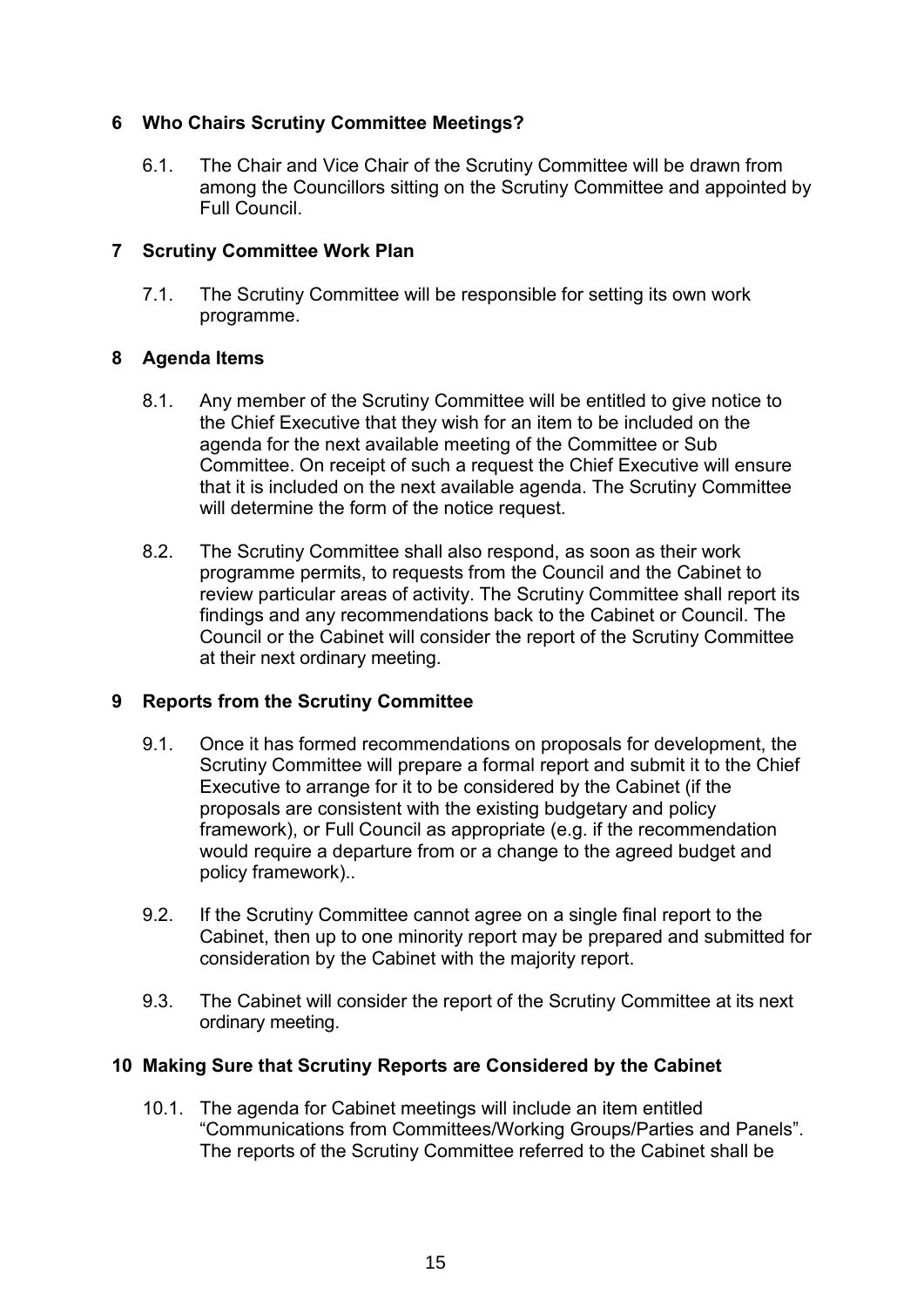included at this point in the agenda (unless they have been previously considered on a substantive item on the agenda).

## **11 Rights of Scrutiny Councillors to Documents**

11.1. In addition to their rights as Councillors, members of the Scrutiny Committee have the additional right to documents and to notice of meetings as set out in the Access to Information Procedure Rules in Part 4 of the Constitution.

## **12 Councillors and Officers Giving Account to the Call In Sub Committee**

- 12.1. The Call In Sub Committee scrutinises and reviews decisions which have called in through the Council's call in procedures.. As well as reviewing documentation, it may require any member of the Cabinet, the Chief Executive or any senior Officer to attend before it to explain:
	- a) any particular decision or series of decisions
	- b) the extent to which the actions taken implement Council policy
	- c) their performance
- 12.2. It is the duty of those persons to attend if so required.
- 12.3. Where any Councillor or Officer is required to attend the Call In Sub Committee under this provision, the Chair will inform the Chief Executive. The Chief Executive will inform the Councillor or Officer in writing giving at least five clear working days' notice of the meeting at which they are required to attend. The notice will state the nature of the item on which they are required to give account and whether any papers are required to be produced for the Sub Committee. Where the account to be given needs a report, the Councillor or Officer concerned will be given sufficient notice to allow them to prepare the document.
- 12.4. Where, in exceptional circumstances, the Councillor or Officer is unable to attend on the required date, the Call In Sub Committee shall, in consultation with the Councillor or Officer, arrange an alternative date. The re-arranged date will be within 28 days from the date of the original request.

## **13 Attendance by Others at Call In Sub Committee**

- 13.1. Individuals, representatives or organisations may be invited other than those referred to in paragraph 13 above to address it, discuss issues of local concern and/or answer questions.
- 13.2. Attendance is optional but desirable.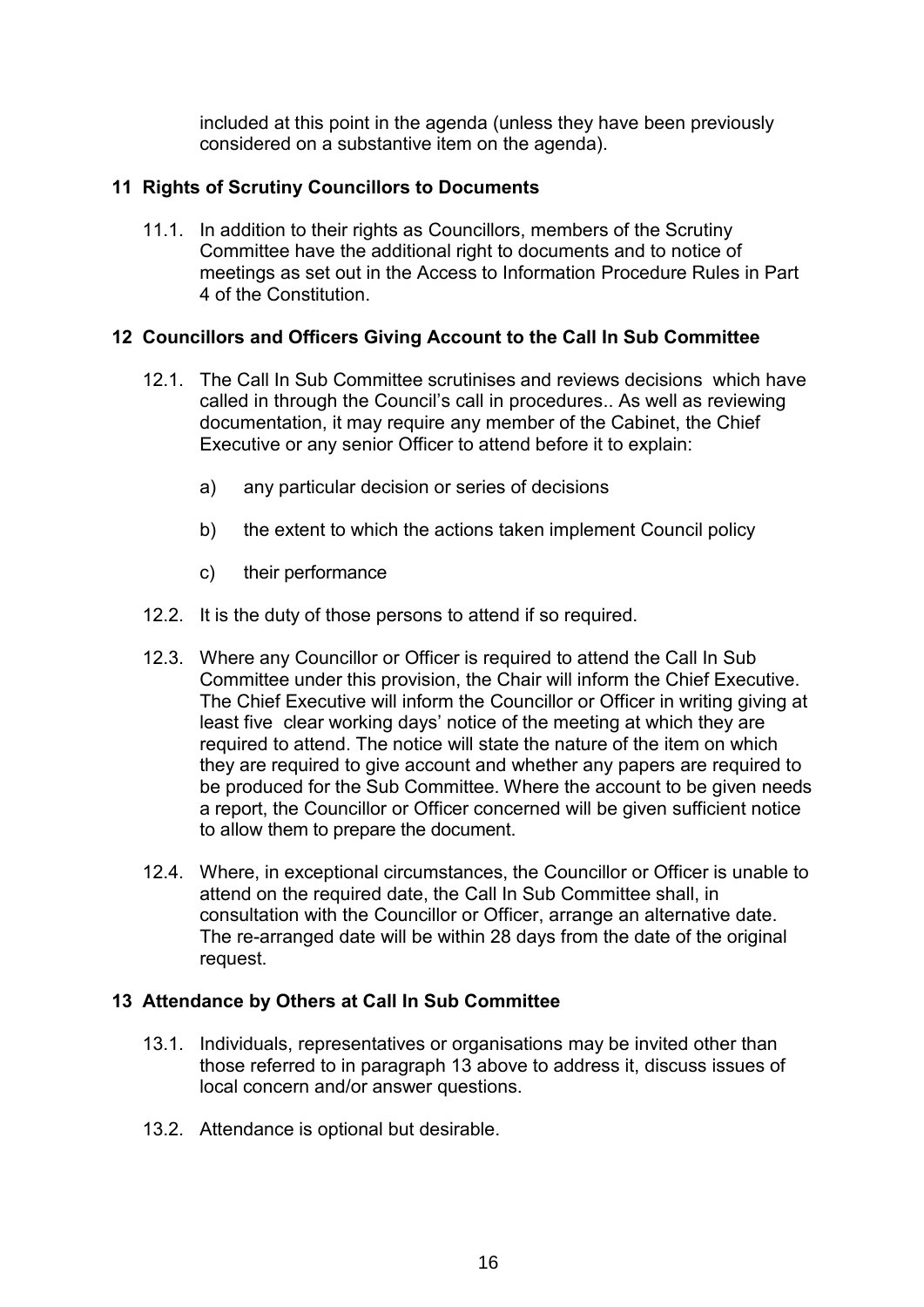## **14 Call In**

- 14.1. Call in should only be used in exceptional circumstances. These are where members of the Call In Sub Committee have evidence which suggests that the Cabinet did not take the decision in accordance with the principles set out in Article 12 of the Constitution.
- 14.2. When a decision is made by the Cabinet, Leader or Portfolio Holder or under joint arrangements, the decision shall be published electronically and shall be available at the main offices of the Council normally within five working days of being made.
- 14.3. The decision notice will have the date it was published and will specify that the decision will come into force and may then be implemented, five clear working days after the publication of the decision unless it is subject to call-in for consideration by the Call In Sub Committee.
- 14.4. During the period stated above any two Members of the Call In Sub Committee may give written notice to the Chief Executive, identifying the decision to be called-in, supported by reasons. This notice must be received before 5pm on the fifth day (4.30pm if it is a Friday). The Proper Officer shall then notify the decision-taker of the call-in request and will call a meeting of the Sub Committee on such date as they may determine in consultation with the Chair (or Vice-Chair) of the Sub Committee and in any case within ten (10) working days of the receipt of the call in request.
- 14.5. No further action may be taken to implement the decision until the call in process has been completed.
- 14.6. The decision making body or person may amend the draft minute of the decision or action called in in consultation with relevant Officers if in their opinion it is inaccurate.
- 14.7. If a decision has been called in and the Sub Committee does not meet in the period set out above the decision will take effect following that period. If the Sub Committee does meet during that period but does not refer the matter back to the decision making person or body, the decision will take effect on the date of the Call In Sub Committee meeting.
- 14.8. If, having considered the decision, the Call In Sub Committee is still concerned about it, it may refer it back to the decision making person or body for reconsideration. The Call In Sub Committee will set out in writing the nature of its concerns or refer the matter to the Scrutiny Committee. If referred to the decision maker they will reconsider it within a further ten clear working days and make a final decision on the route of action they propose.
- 14.9. If the matter was referred to Full Council and it does not object to a decision which has been made, then no further action is necessary and the decision will be effective in accordance with the provision below.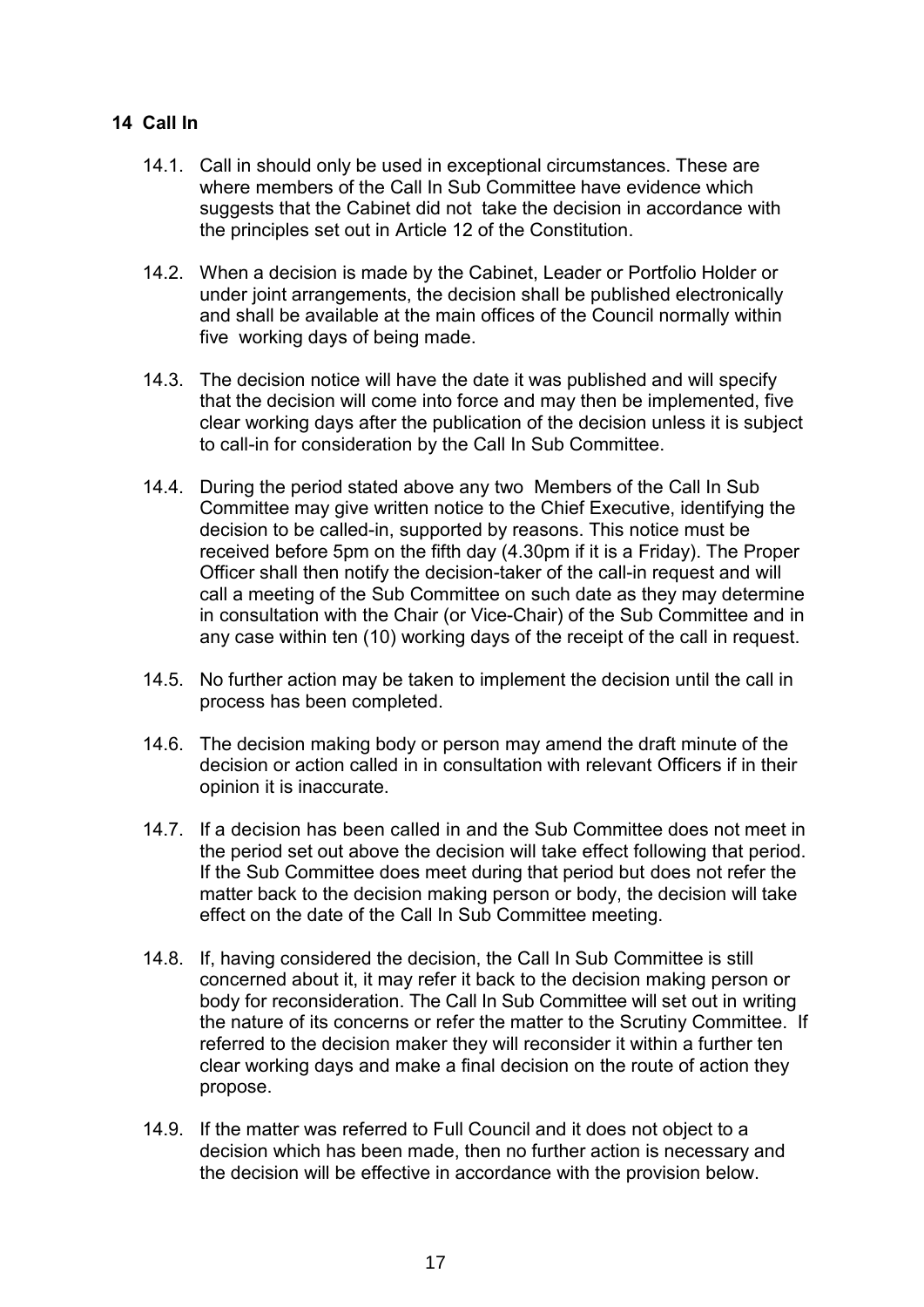However, if the Council does object, it can only make decisions on matters which are outside of the current policy framework or budget. If a decision is consistent with the framework or budget, the Council will refer the decision back to the decision maker. The decision maker will decide whether to amend the decision before implementing it. to the decision maker will reconsider the decision within ten clear working days of the Council request.

14.10. If the Council does not meet, or if it does but does not refer the decision back to the decision making body or person, the decision will become effective on the date of the Council meeting or expiry of the period in which the Council meeting should have been held, whichever is earlier.

## **15 Call In Exceptions**

- 15.1. In order to ensure that call in is not abused or causes unreasonable delay, certain limitations are placed on its use. Consequently the following decisions shall not be subject to call in:
	- a) a decision that stands as a recommendation to Full Council
	- b) a decision to implement a decision approved in principle by Council within the preceding six months
	- c) a decision taken in circumstances where the decision making body or person in question has resolved that the matter is urgent where any delay that may result from call in may be prejudicial to the interests of the Council or any third party. The reason the decision is considered urgent will be included within the report or the minutes.
	- d) a decision taken in exercise of the Council's function as local planning authority or licensing authority when acting in a regulatory manner for which external appeal processes are available
	- e) a decision on a procedural matter or a matter reported for information only
	- f) a decision of a Committee when acting in an appeal capacity
	- g) any other non-executive decision making.

## **16 Call In and Urgency**

16.1. The call in procedure set out above will not apply where the decision being taken by the Cabinet, Leader or Portfolio Holder was urgent. A decision will be urgent if any delay likely to be caused by the call in process would seriously prejudice the Council's or the public's interests. The record of the decision shall state whether, in the opinion of the decision making person or body, the decision is an urgent one and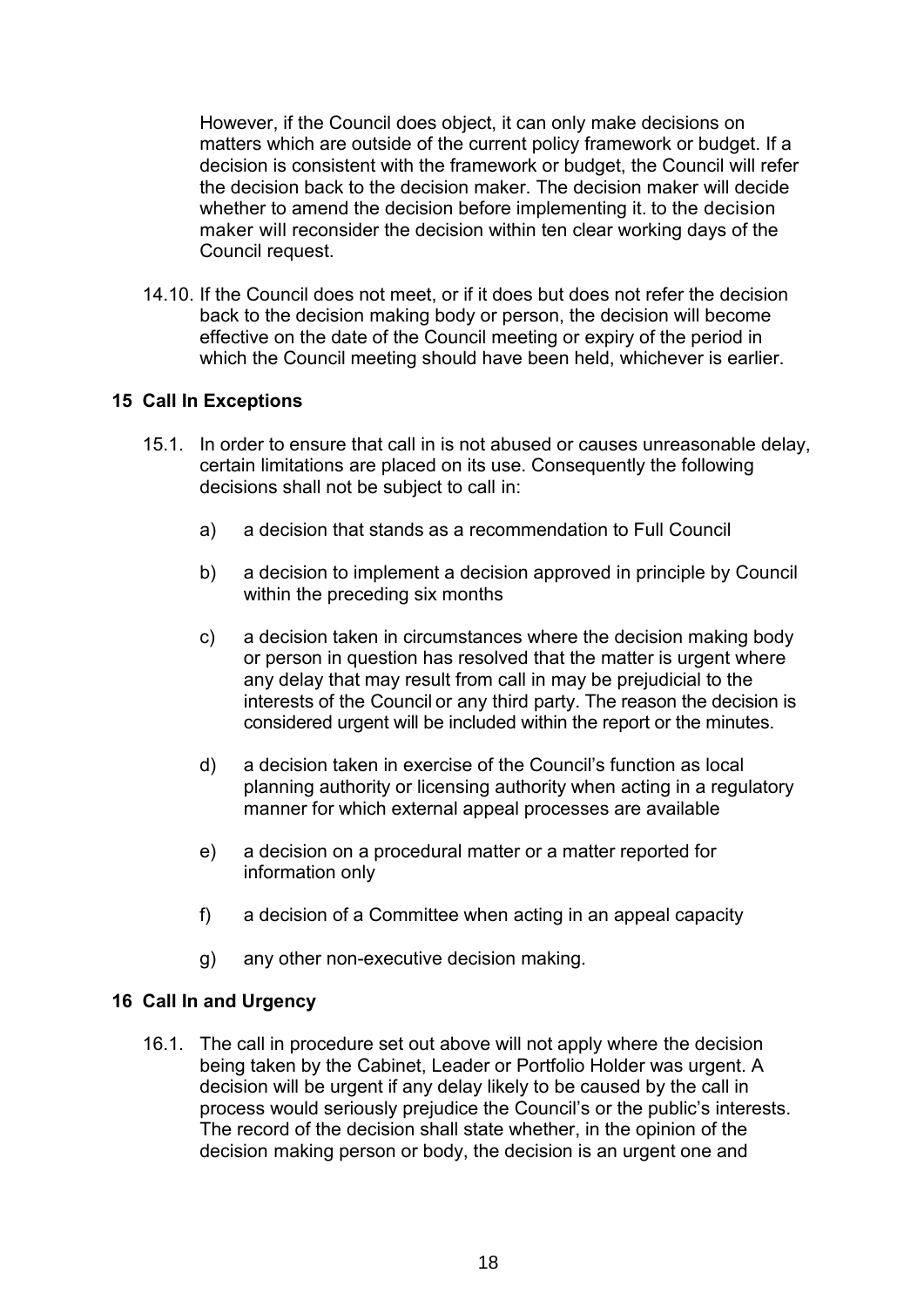therefore not subject to call in. The Cabinet, Leader or Portfolio Holder must agree both:

- a) that the decision proposed is reasonable in all the circumstances; and
- b) to it being treated as a matter of urgency. In the absence of the Chair of the Scrutiny Committee, the Vice-Chair's consent shall be required. In the absence of both, the Chief Executive or their nominee's consent shall be required.
- 16.2. The operation of the provisions relating to call in and urgency shall be monitored annually. A report needs to be submitted to Council with proposals for review if necessary.

## **17 The Party Whip**

17.1. If a Councillor is subject to a party whip on any matter they must declare this, as well as the nature of the whip, before the matter is considered. The declaration and the detail of the whipping arrangements will be recorded in the minutes of the meeting.

## **18 Procedure at Scrutiny Committee Meetings**

- 18.1. The Scrutiny Committee will consider the following business:
	- a) minutes of the last meeting
	- b) declarations of interest (including whipping declarations)
	- c) responses of the Cabinet to reports of the Scrutiny Committee
	- d) the business otherwise set out on the agenda for the meeting.
- 18.2. The Committee may also ask people to attend to give evidence at its meetings which are to be conducted in accordance with the following principles set out in the Cabinet-Scrutiny Protocol:
- 18.3. Following any investigation or review, the Scrutiny Committee will prepare a report that will be submitted to the Cabinet or Council as appropriate. The report will be made public unless there is legal reason for the report to be confidential.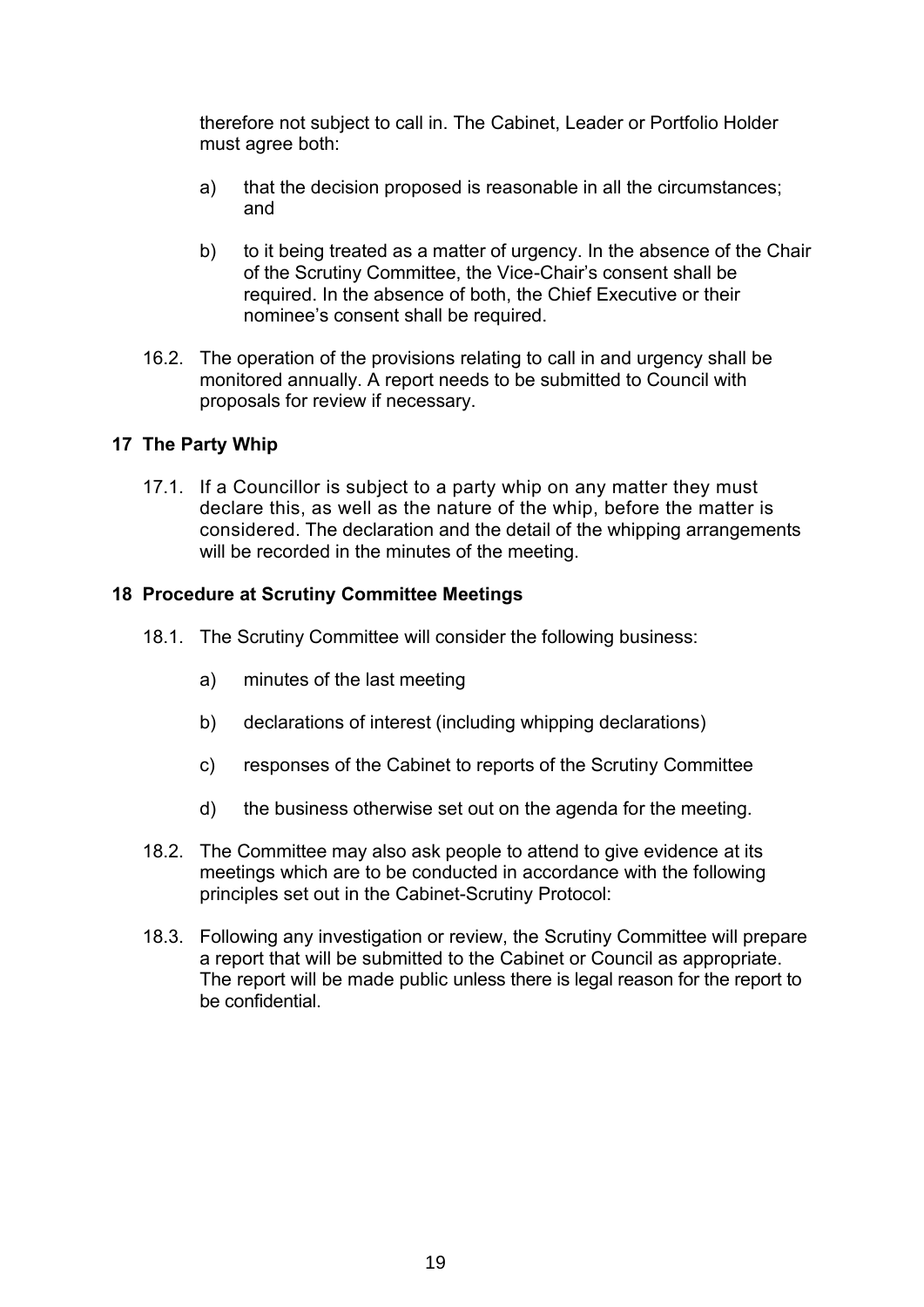## **Appendix C**

## **SCRUTINY COMMITTEE**

The Scrutiny Committee supports the work of the Cabinet and the Council as a whole. The Scrutiny Committee has no decision-making powers and cannot scrutinise individual regulatory or quasi-judicial issues. Its function is to raise issues for consideration, to examine and scrutinise matters of community interest, to hold the Cabinet to account, and to represent the interests and views of the public. Where appropriate, joint reviews will be undertaken with other organisations.

## **Terms of reference**

- 1. To provide the main forum for the Council's internal and external scrutiny work, focusing on activities that improve outcomes for local people.
- 2. To approve an annual overview and scrutiny work programme, including the programme of any task and finish groups appointed so as to ensure that the Committee's and task and finish groups' time is effectively and efficiently utilised.
- 3. To ensure that referrals from the Scrutiny Committee to the Cabinet, either by way of report or for reconsideration, are managed efficiently.
- 4. At the request of the Cabinet to make recommendations about the priority of referrals if the volume of such reports creates difficulty for the management of Cabinet business or jeopardises the efficient running of Council business.
- 5. To receive and action requests from the Cabinet and/or the Council for reports.
- 6. To have the powers in relation to Cabinet decisions made but not implemented as set out in Section 21(3) of the Local Government Act 2000 (as amended).
- 7. To have the power to investigate any matters it considers relevant to its work area, and to make recommendations to the Council, the Cabinet or any other Committee or Sub-Committee of the Council as it sees fit.
- 8. To provide an annual report to Full Council setting out the work completed by the Committee in the previous year. This report will be considered at the first ordinary Full Council meeting after Annual Council.

## **Chairing**

- 1. Full Council shall appoint the Chair and the Vice Chair of the Committee.
- 2. The Chair shall be a member of the Administration and the Vice Chair a member of the Opposition.

The Scrutiny Committee has one permanent Sub-Committee (the Call-In Sub-Committee) which will carry out the internal scrutiny functions of the Scrutiny Committee. This Sub-Committee will be chaired by the Vice Chair of the Scrutiny Committee: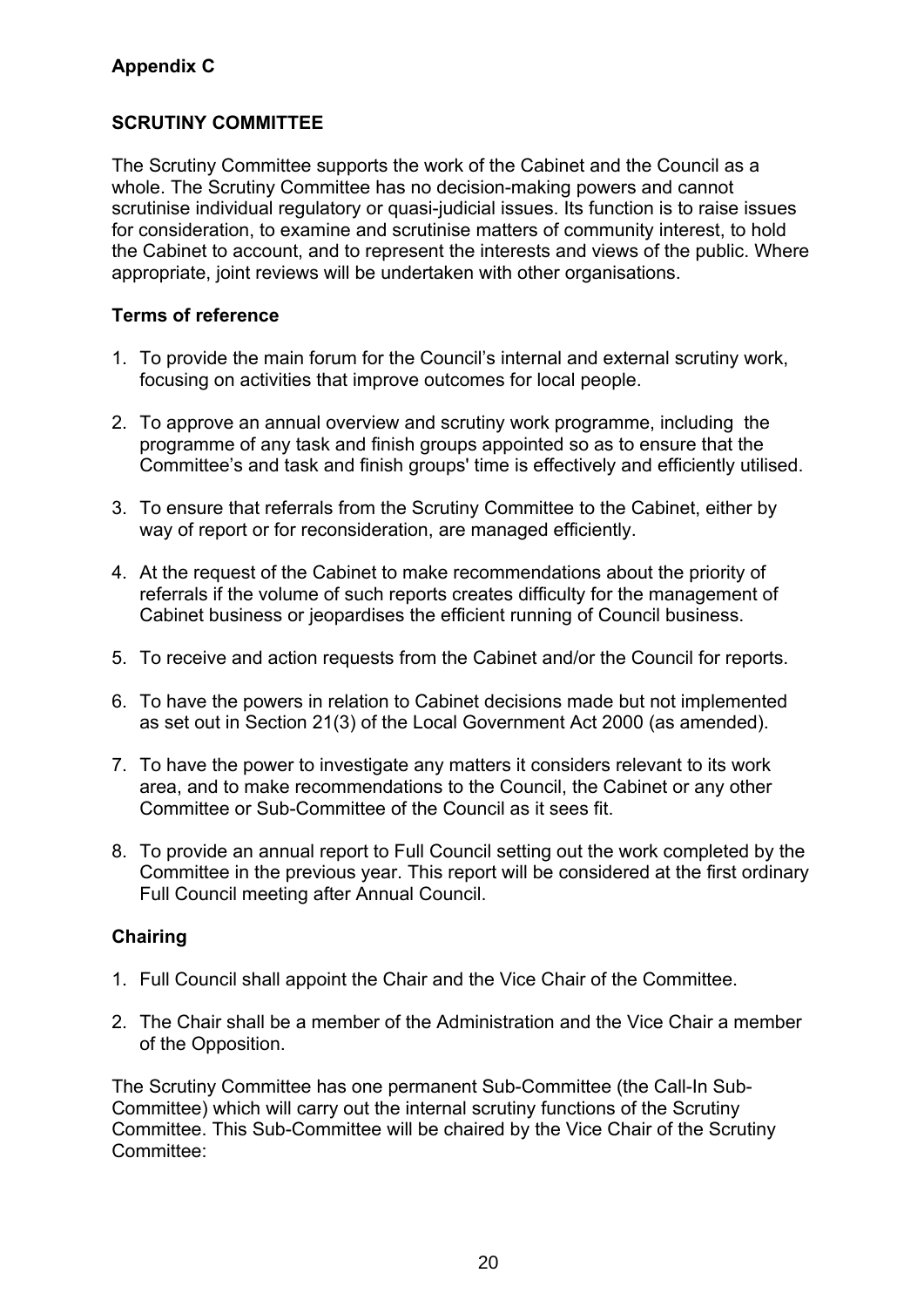## **CALL IN SUB-COMMITTEE**

#### **Terms of reference**

- 1. To review and scrutinise decisions made or other action taken, in connection with the discharge of any functions of the Council making recommendations to the Scrutiny Committee.
- 2. To call in, review or scrutinise any decision made but not implemented and to recommend that the decision be reconsidered by the person or body who made it.
- 3. To have power to require any Harlow District Council Councillor and/or Officer to attend before it and to answer questions; it being the duty of any such Councillor or Officer to comply with any such requirement.
- 4. To consider matters referred by individual Councillors.

## **Chairing**

- 1. Full Council shall appoint the Vice Chair of the Sub-Committee.
- 2. The Chair shall be the Vice Chair of the Scrutiny Committee.

In the absence of the Chair the Vice Chair shall preside.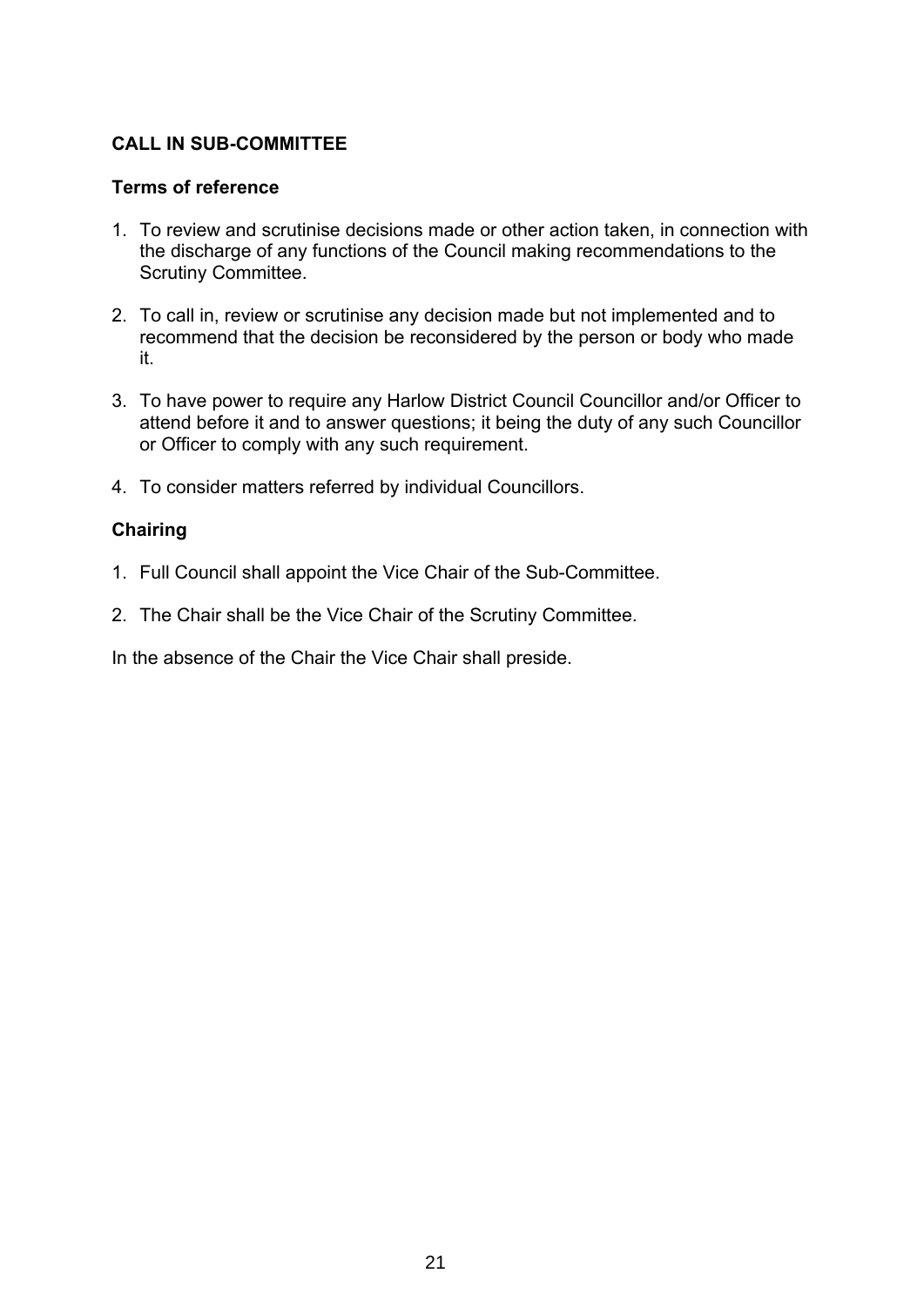## **Appendix D**

## **CABINET POLICY DEVELOPMENT WORKING GROUP**

## **Terms of reference**

- 1. To prepare a work programme as directed by Cabinet to consider issues of relevance to Harlow.
- 2. To review the key issues relating to the work plan policy item in order to identify and propose to Cabinet, practicable, affordable and prioritised recommendations which improve the effectiveness of the policy within the resources available.

## **Chairing and membership**

- 1. Cabinet shall appoint the Chair, Vice Chair and membership of the Working Group.
- 2. The Chair and Vice Chair shall be a member of the Administration.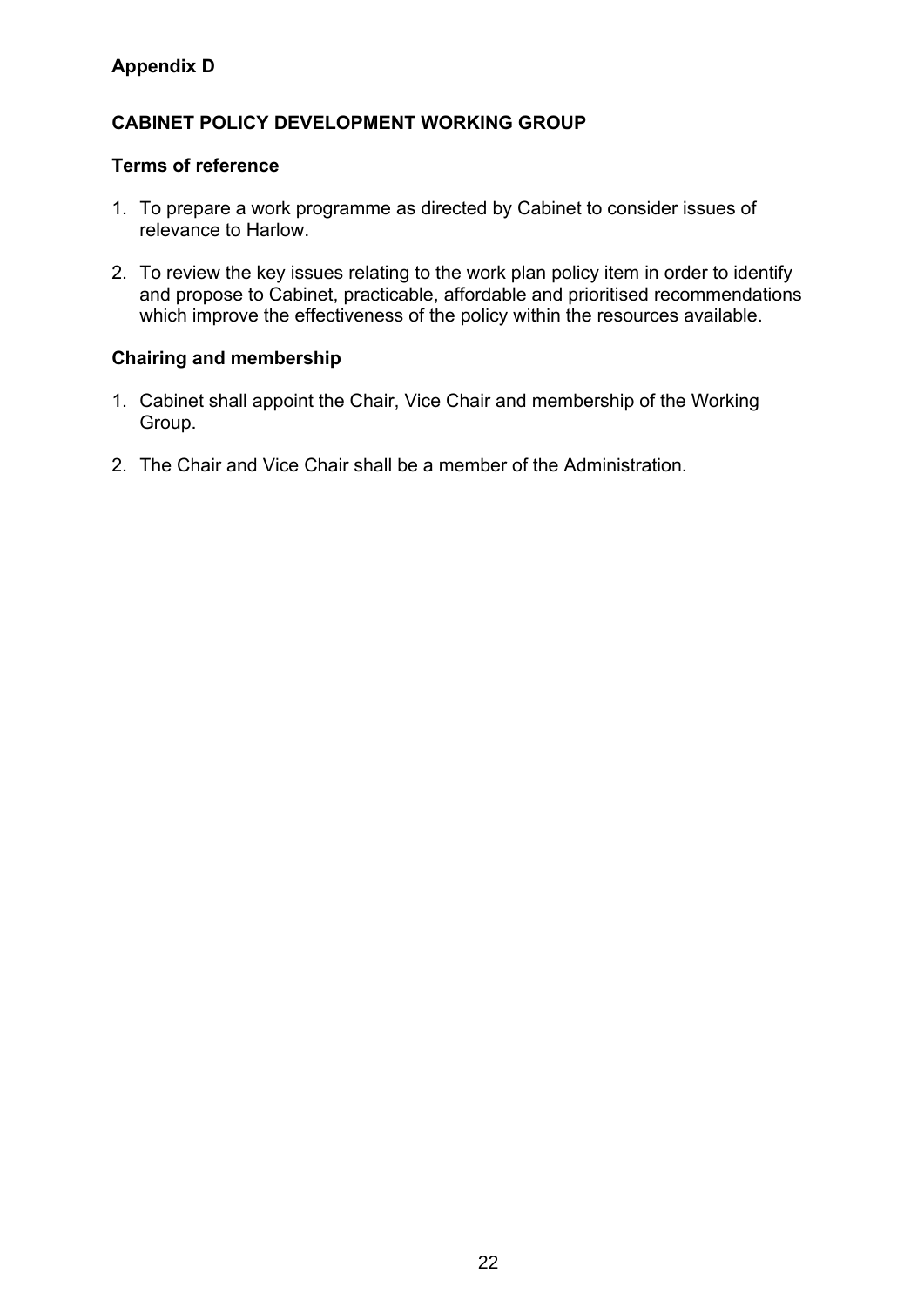# **Scrutiny Committee – Review Topic Submission Form**

| <b>Councillor Name and other</b> |                                                       |
|----------------------------------|-------------------------------------------------------|
| <b>Councillors supporting</b>    |                                                       |
| submission                       |                                                       |
|                                  |                                                       |
| <b>Review Topic</b>              | [Title of review]                                     |
|                                  |                                                       |
| <b>Links to the Council's</b>    | [Refer to the latest Corporate Plan for the Council's |
| priorities                       | current priorities]                                   |
|                                  |                                                       |
| What priority level is this      | [State whether you feel the item is low, medium, or   |
| item?                            | high priority]                                        |
|                                  |                                                       |
| Terms of reference (to           | [Outline suggested major areas of inquiry]            |
| include the scope of the         |                                                       |
|                                  |                                                       |
| review)                          |                                                       |
|                                  |                                                       |
|                                  |                                                       |
|                                  |                                                       |
|                                  |                                                       |
|                                  |                                                       |
|                                  |                                                       |
|                                  |                                                       |
|                                  |                                                       |
| Purpose and objective of         | [State why you feel the review needs to take place    |
| the review                       | and what you think the review can achieve setting     |
|                                  | out any S.M.A.R.T objectives]                         |
|                                  |                                                       |
|                                  |                                                       |
|                                  |                                                       |
|                                  |                                                       |
|                                  |                                                       |
|                                  |                                                       |
|                                  |                                                       |
| Methodology/approach             |                                                       |
| (methods to be used for          |                                                       |
| gathering evidence)              |                                                       |
|                                  |                                                       |
|                                  |                                                       |
|                                  |                                                       |
|                                  |                                                       |
|                                  |                                                       |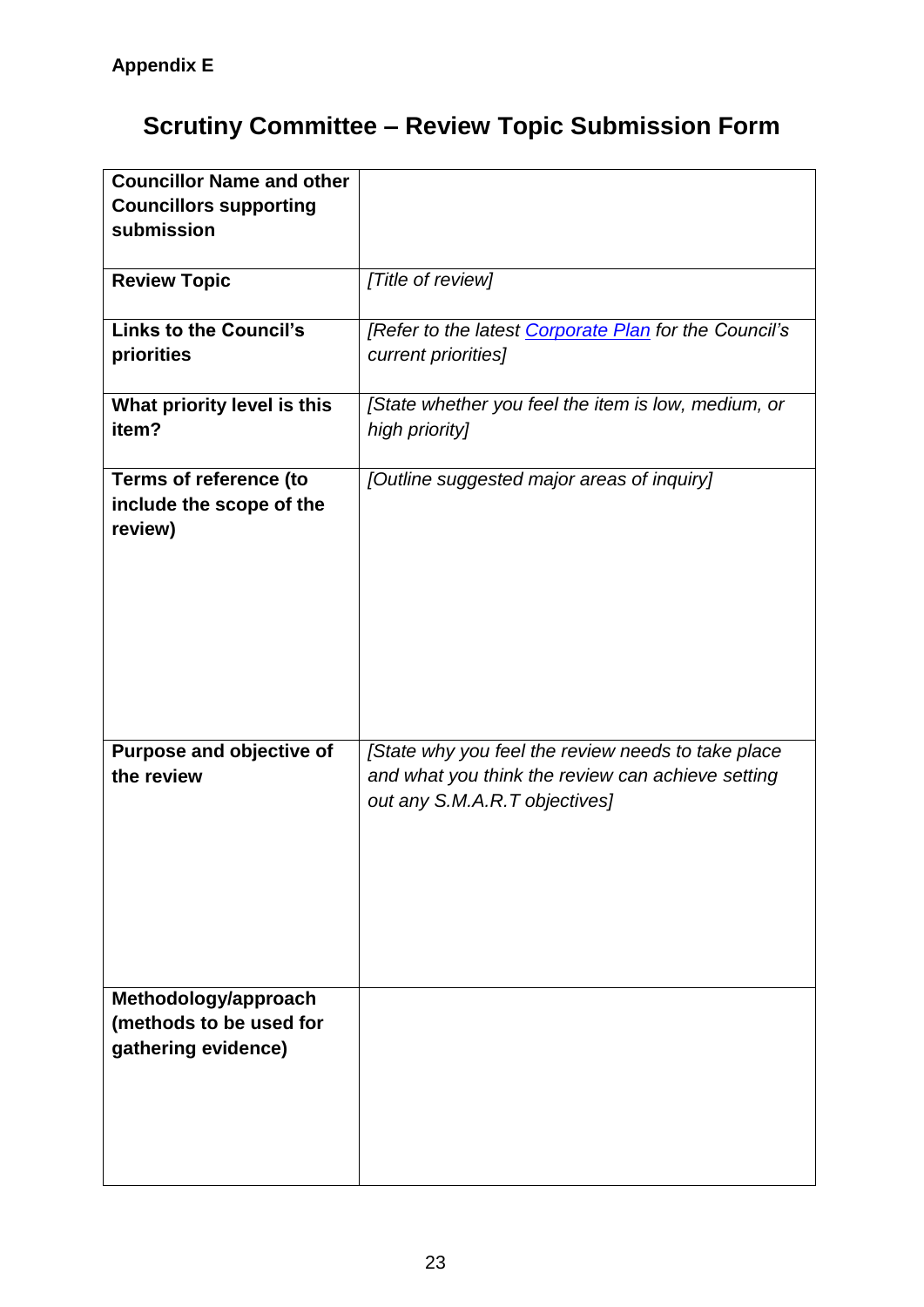| Written evidence required            |                                                         |
|--------------------------------------|---------------------------------------------------------|
|                                      |                                                         |
|                                      |                                                         |
|                                      |                                                         |
|                                      |                                                         |
|                                      |                                                         |
| <b>Potential witnesses</b>           | [These could be Councillors (e.g. portfolio holders) or |
|                                      | Officers from the Council, or external representative   |
|                                      | such as residents, the Police, ECC Officers etc.]       |
|                                      |                                                         |
| <b>Potential Stakeholder</b>         |                                                         |
| involvement (who are the             |                                                         |
| stakeholders and how will            |                                                         |
| their views be sought)               |                                                         |
|                                      |                                                         |
| Site visits (where and               |                                                         |
| when)                                |                                                         |
|                                      |                                                         |
| <b>Publicity (methods to be</b>      |                                                         |
| used)                                |                                                         |
|                                      |                                                         |
|                                      |                                                         |
| Resources (people,                   |                                                         |
| expenditure)                         |                                                         |
|                                      |                                                         |
|                                      |                                                         |
|                                      |                                                         |
| <b>Barriers/dangers/risks</b>        |                                                         |
| (any weaknesses or                   |                                                         |
| potential pitfalls in the<br>review) |                                                         |
|                                      |                                                         |
| <b>Measures of success</b>           | [State how think the success of the review will be      |
|                                      | measured]                                               |
|                                      |                                                         |
|                                      |                                                         |
|                                      |                                                         |
|                                      |                                                         |
|                                      |                                                         |
|                                      |                                                         |
|                                      |                                                         |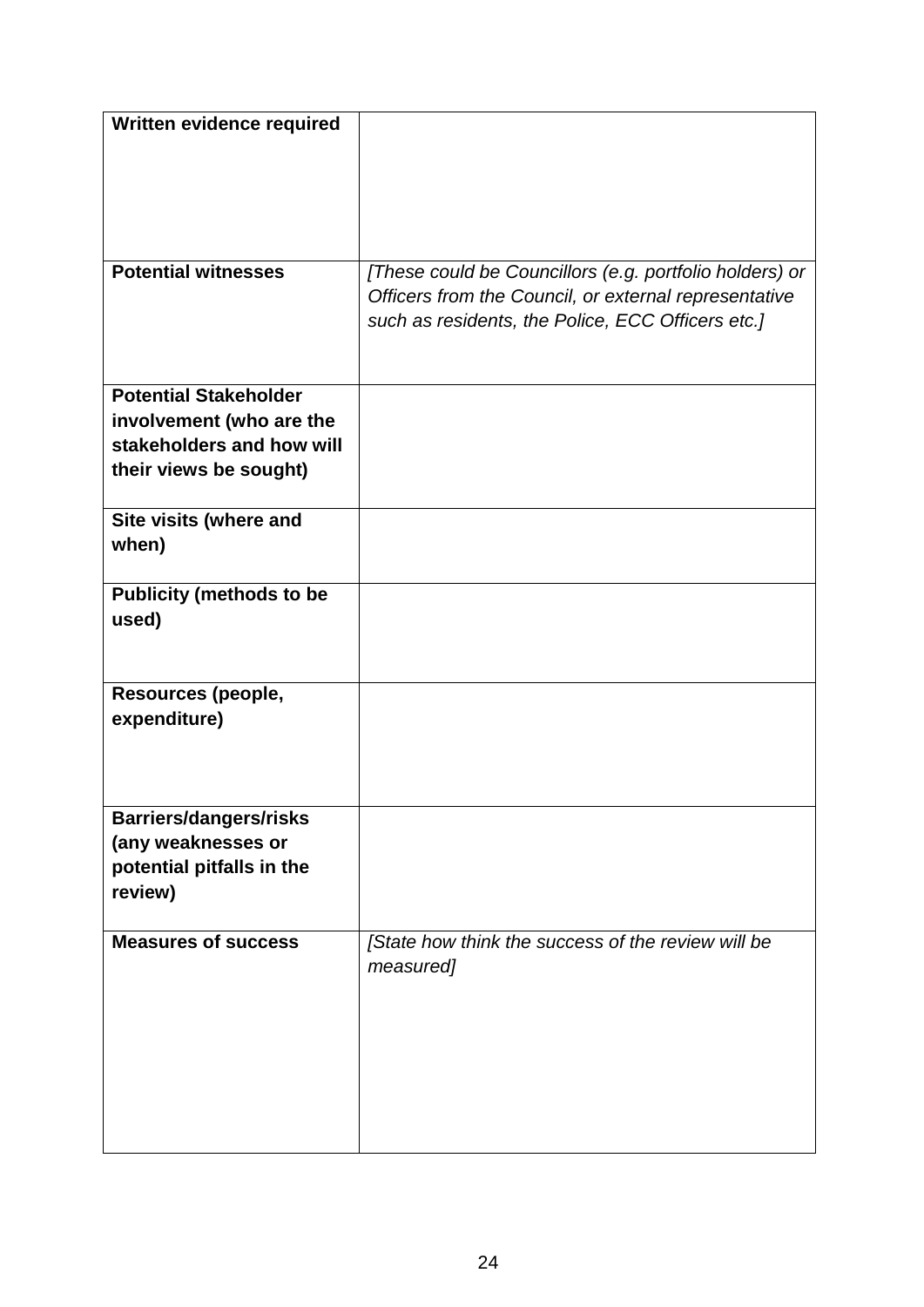## **Annual Reports from Councillors Appointed to Outside Bodies 2019/20**

## **1 St Johns Arts & Recreation Association – Sue Livings**

Up until March everything seemed to be going really well at the ARC, we had Regular trustees meetings making sure that everything was running smoothly. The Arc continues to be used by a wide range of groups pursuing a wide range of activities. The lunch time music concerts continue to be well supported and offer a show case for young musicians. We are in the process of giving the centre a deep clean ready to reopen with the ballet school the first group to express an interest in returning when able to do so.

## **2 Active Harlow Partnership – Eugenie Harvey**

Active Network for Harlow works closely with Active Essex (County Sports Partnership) aiming to increase and retain participation in sport and physical activity. It does not meet as a physical network anymore but there are a number of active social media channels through which residents and partners engage and hear about activity and opportunities. The Network also meets at the highly successful Active Harlow Awards held in October 2019 in a packed Council Chamber and there are many opportunities for networking at sector specific workshops. The following is a summary of 2019/20 delivery:

- FABS (Fitness, Aerobic, Balance, Strength) Training: Four individuals qualified as FABS Move it or Lose it Instructors. This course is endorsed by CIMPSA and UK Active and follows CMO and NICE guidelines. Two members of staff from Rainbow Services and two from The Leah Manning Centre (LMC) are now qualified to deliver FABS classes to residents aged 60+. Prior to Lockdown LMC were delivering regular classes and there was discussion with Rainbow about adding a community facing session at LMC. Agenda Item 12a<br> **Councillors Appointed t**<br> **Bodies 2019/20**<br>
pociation – Sue Livings<br>
to be going really well at the ARC, we have the<br>
sure that everything was numing smootler<br>
wide range of groups pursuing a wide reach<br>
- Five Sports Clubs Workshops were delivered: 1. Safeguarding and Child Protection. 2. Emergency First Aid. 3. Mental Health First Aid Awareness. 4. Funding. 5. Governance.
- Active Harlow Network Grant: HDC is able to access funds from Active Essex to either co-produce or fund highly targeted projects aimed at increasing physical activity levels. The following projects were delivered in 2019-20 but unfortunately due to lockdown some initiatives have not been able to proceed at the current time.
- Family Fit Dance (targeting low income families) and reached 29 participants. Said one participant; "The opportunity has given busy mums and dads the chance to spend quality time with their children in a safe and fun environment at both a suitable time and at an affordable price given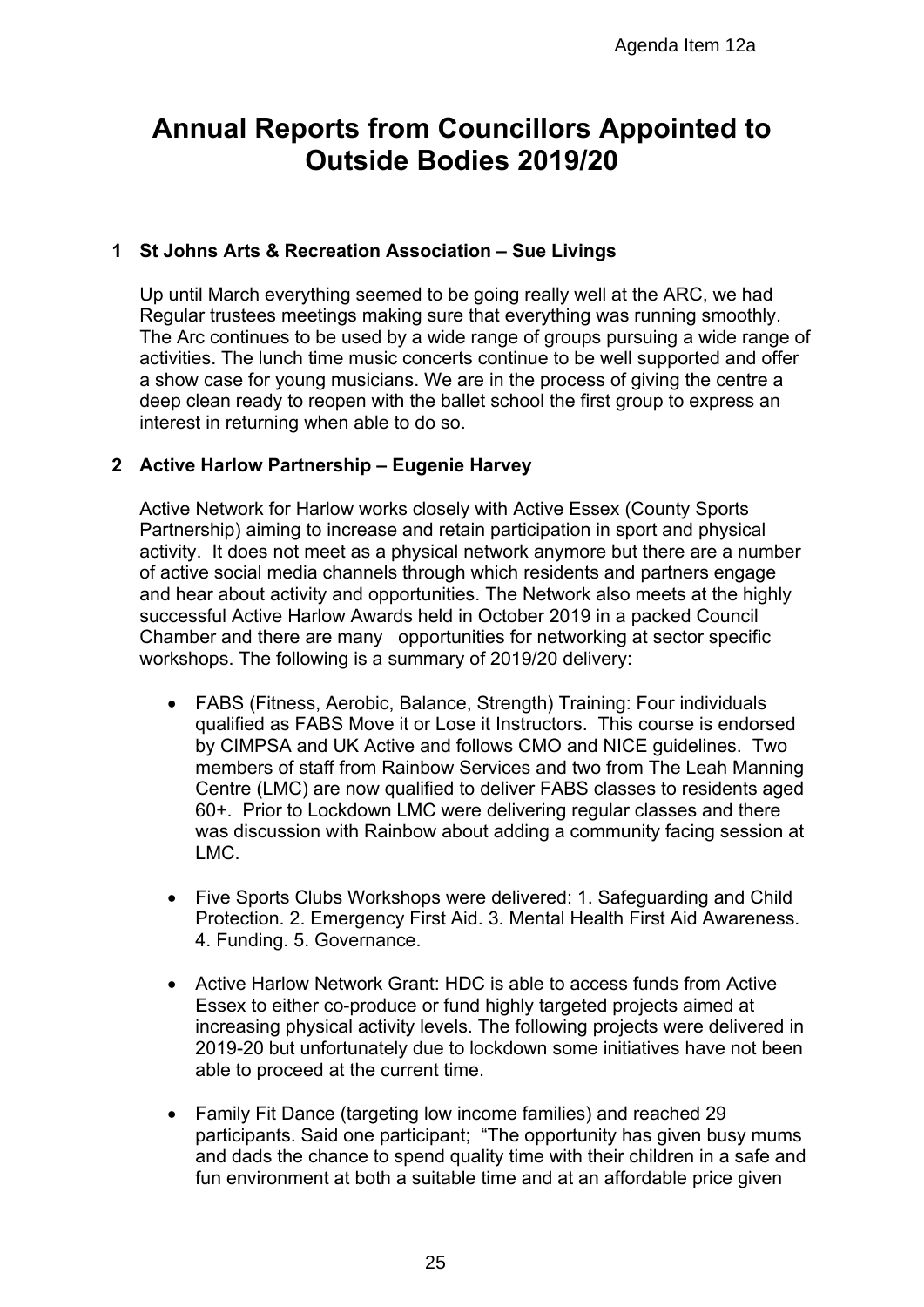less fortunate families the opportunity to participate in a private sector environment". A 9-year-old girl who took part told us, "I've got stronger and fitter since doing it. I can do press ups on my toes!". From a 4-year-old boy; "I burn off energy. It keeps my body fit and well".

- 10 Minute Neighbourhoods: We developed this, but unfortunately full-scale delivery was curtailed due to the Covid-19 crisis. It has changed to a walking and mapping project. Ewe have developed an app that residents will map things of value within their community. We will be scaling this work down from the initial ambition, but it will focus on groups within the Staple Tye to Bush Fair area.
- During the pandemic we have been supporting the Active Network for Harlow with access to the government funding (7 or 8 accessed RHLG) and emergency funding from Sport England - around £25K has been awarded to Harlow Physical Activity organisations which at the time was the second highest in Essex

I would like to acknowledge the hard work of Chris Purvis to lead on and deliver this activity.

## **3 Stansted Airport Community Trust Fund – Eugenie Harvey**

The last meeting of the SACTF was in September 2019 after which the only activity has been the dispersal of £50k in grants to local charities affected by Covid-19 which did not require a meeting. It has been discussed that the Trust will be winding down although this has not as yet been confirmed.

## **4 Harlow Health and Wellbeing Board – Eugenie Harvey**

Harlow Health and Wellbeing Board's purpose is the delivery of the outcomes set out in Harlow Health and Wellbeing Partnership Strategy 2018-28. The strategy focuses on three strands of work – Start Well, focusing on children and young people, Be Well, Stay Well and Work Well which focuses on working age adults and Age Well focusing on the over 65's. In this report we will highlight some of the achievement of the Be Well, Stay Well and Work Well strand.

- Work Well: Championing Health and Wellbeing in the Workplace Summit. Over 60 attendees. 40 leads were generated for speakers to have further discussions with businesses following the event.
- Time to Change Employer Pledge: Funded Mind in West Essex to engage with employers to facilitate them signing the pledge. 14 employers signed the Time to Change Employer Pledge. 140 employees in Harlow received Mental health First Aid Awareness Training. 40 employees received Mental health First aid Training. 2000 employees in Harlow engaged with the project.
- The Colour Project: Local artists, Creative Ways were funded to deliver a programme of online sessions during lockdown that explored the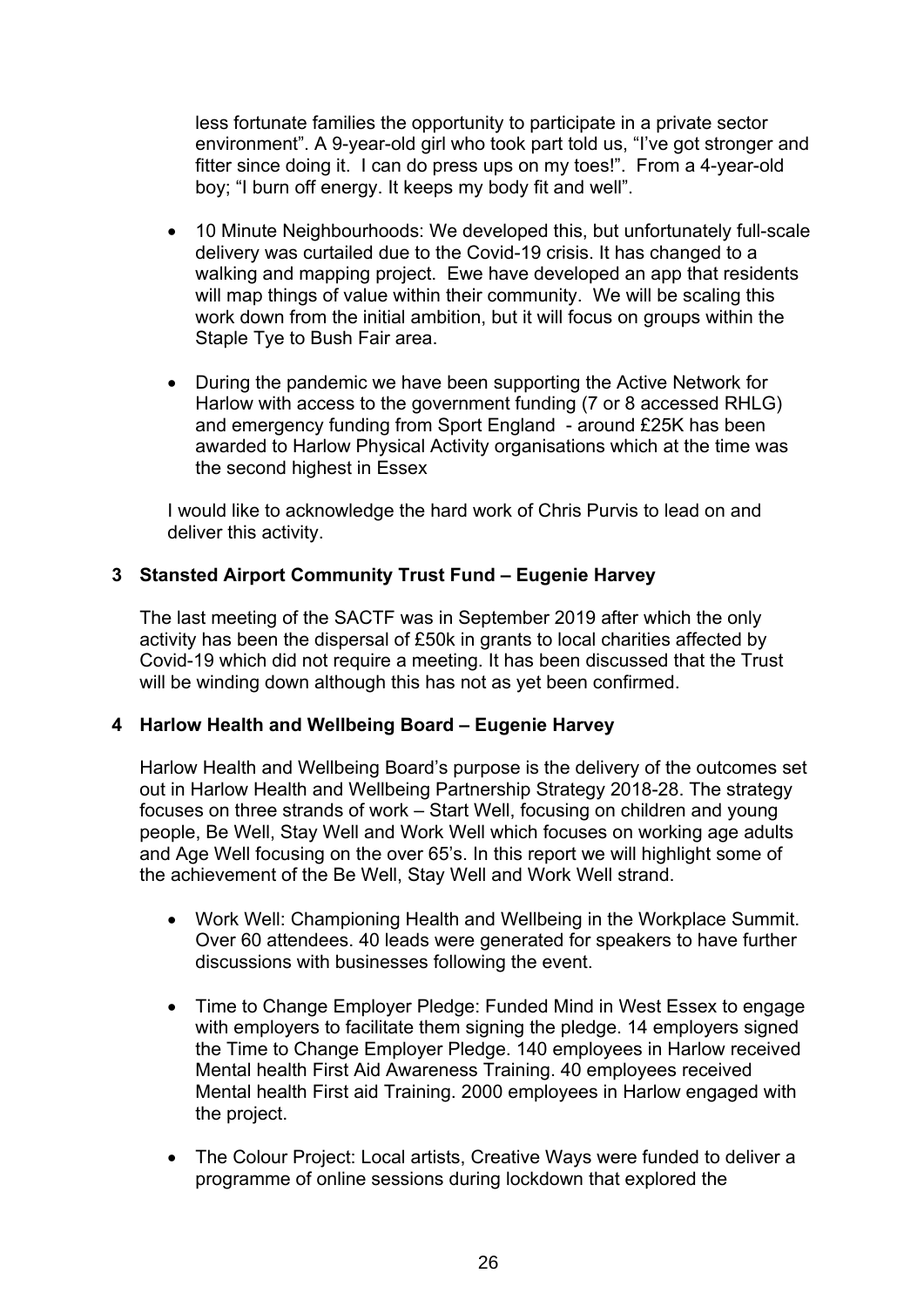relationship between colour and wellbeing. Quotes include 'It is the highlight of the week' and the participants have been socialising during the at the beginning and the end and sharing artwork despite not knowing each other before the project.

- Harlow Grows: Working in partnership with Rainbow Services and Herts & Essex Community Farm 550 Harlow Grows packs have been distributed to residents during the coronavirus pandemic. The packs included 3 plants along with signposting to Harlow Grows and Herts & Essex Community Farm social media channels which include videos on how to care for the plants, how to cook with the plants, advice from the wider Herts & Essex Community Farm community. There is the opportunity to engage with other people who have received Harlow Grows packs. Over 400 people follow Harlow Grows on Facebook and the videos have had over 1000 minutes viewed. Quotes include 'Thank you for our delivery. As we are all shielding in our house it has given us more opportunity to help educate our 3-year-old granddaughter! We decided to pot ours, looking forward to the harvest' and 'Thank you Harlow Grows, we were so excited to receive our grow pack today. Really looking forward to watching these grow and tasting the results! Home school activity with forever lasting life skills.
- Engage!: Rainbow services have been funded to work with women in Permitted development units to broaden their social networks and move them closer towards employment. Covid-19 has delayed delivery until October 2020.
- 10 Minute Neighbourhoods: Joint funded the development of the community resource map project with Active Harlow based on a 10-minute neighbourhood principle.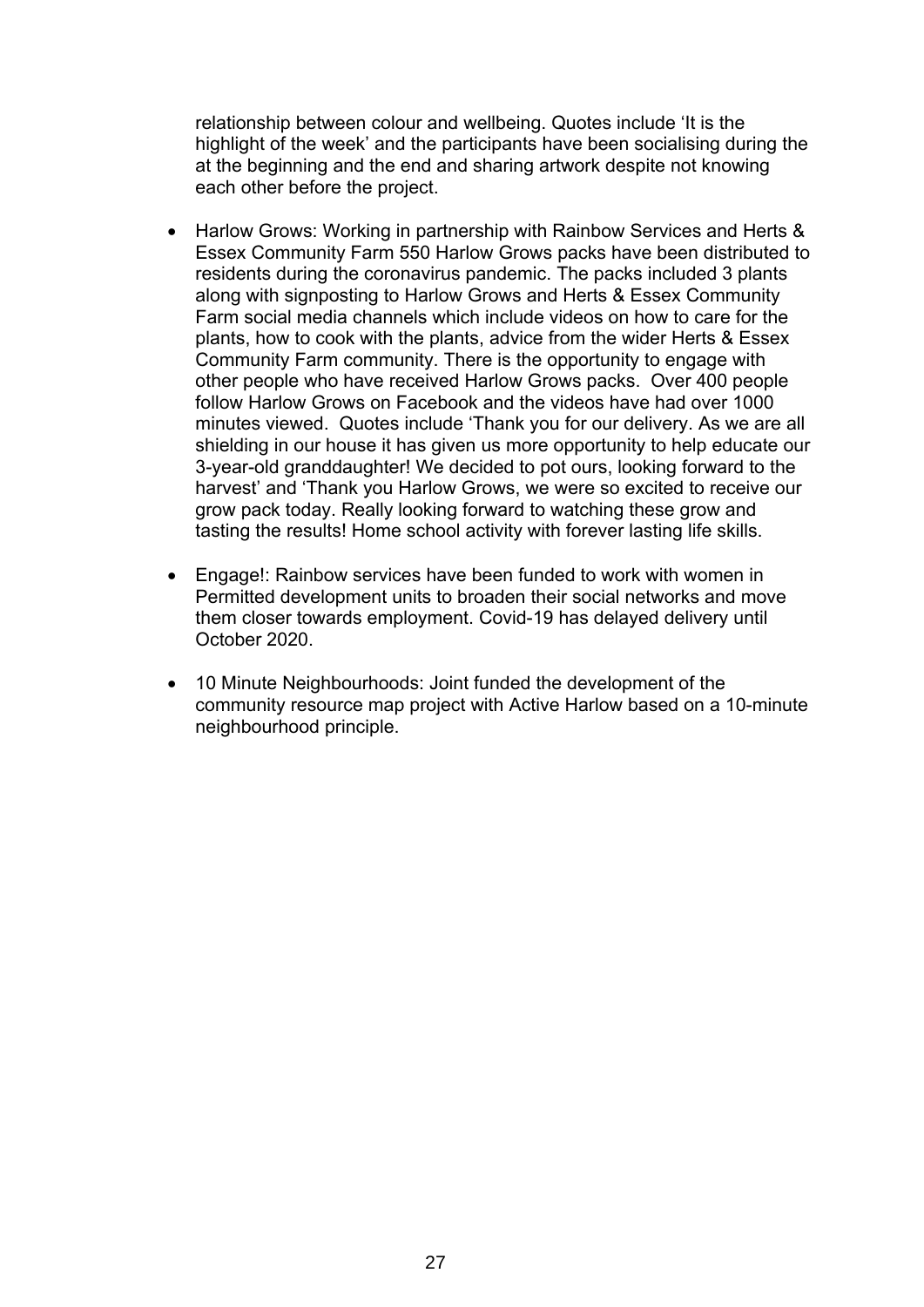#### **MINUTES OF THE DEVELOPMENT MANAGEMENT COMMITTEE HELD ON**

1 July 2020 7.30 - 9.16 pm

## **PRESENT**

#### **Committee Members**

Councillor Phil Waite (Chair) Councillor Nancy Watson (Vice-Chair) Councillor Jean Clark Councillor Mike Danvers Councillor Bob Davis Councillor Michael Garnett Councillor Sue Livings Councillor Clive Souter Agenda Item 13j<br>
MINUTES OF THE DEVELOPMENT<br>
IMINUTES OF THE DEVELOPMENT<br>
ITELD O<br>
1792020<br>
SENT<br>
TIMIT Wate (Chair)<br>
ncillor Nancy Watson (Vice-Chair)<br>
ncillor Marcy Watson (Vice-Chair)<br>
ncillor Marcy Watson (Vice-Chair)<br>

#### **Officers**

Alex Chrusciak, Interim Planning and Building Control Manager Patricia Coyle, Senior Planning Officer Hannah Criddle, Governance Support Officer Julie Galvin, Legal Services Manager Nicholas Fu, Senior Planning Officer Sangeeta Ratna, Senior Planning Officer Patricia Coyle, Principal Planning Officer

## 26. **APOLOGIES FOR ABSENCE AND SUBSTITUTIONS**

Apologies for absence were received from Councillors Michael Hardware and Maggie Hulcoop. Councillor Jodi Dunne attended as a substitute for Councillor Maggie Hulcoop.

## 27. **DECLARATIONS OF INTEREST**

Councillor Mike Garnett declared a non-pecuniary interest in agenda items 7 and 11 as Harlow North County Councillor. Councillor Garnett also declared a prejudicial interest in agenda item 10 and confirmed he would withdraw from the debate for this item.

Councillor Clive Souter declared a non-pecuniary interest in agenda items 8 and 9 as Harlow West County Councillor.

Councillor Sue Livings declared a non-pecuniary interest in agenda items 7 and 10 as an Old Harlow Ward Councillor.

Councillor Bob Davis declared a non-pecuniary interest in agenda item 11 as a Mark Hall Ward Councillor.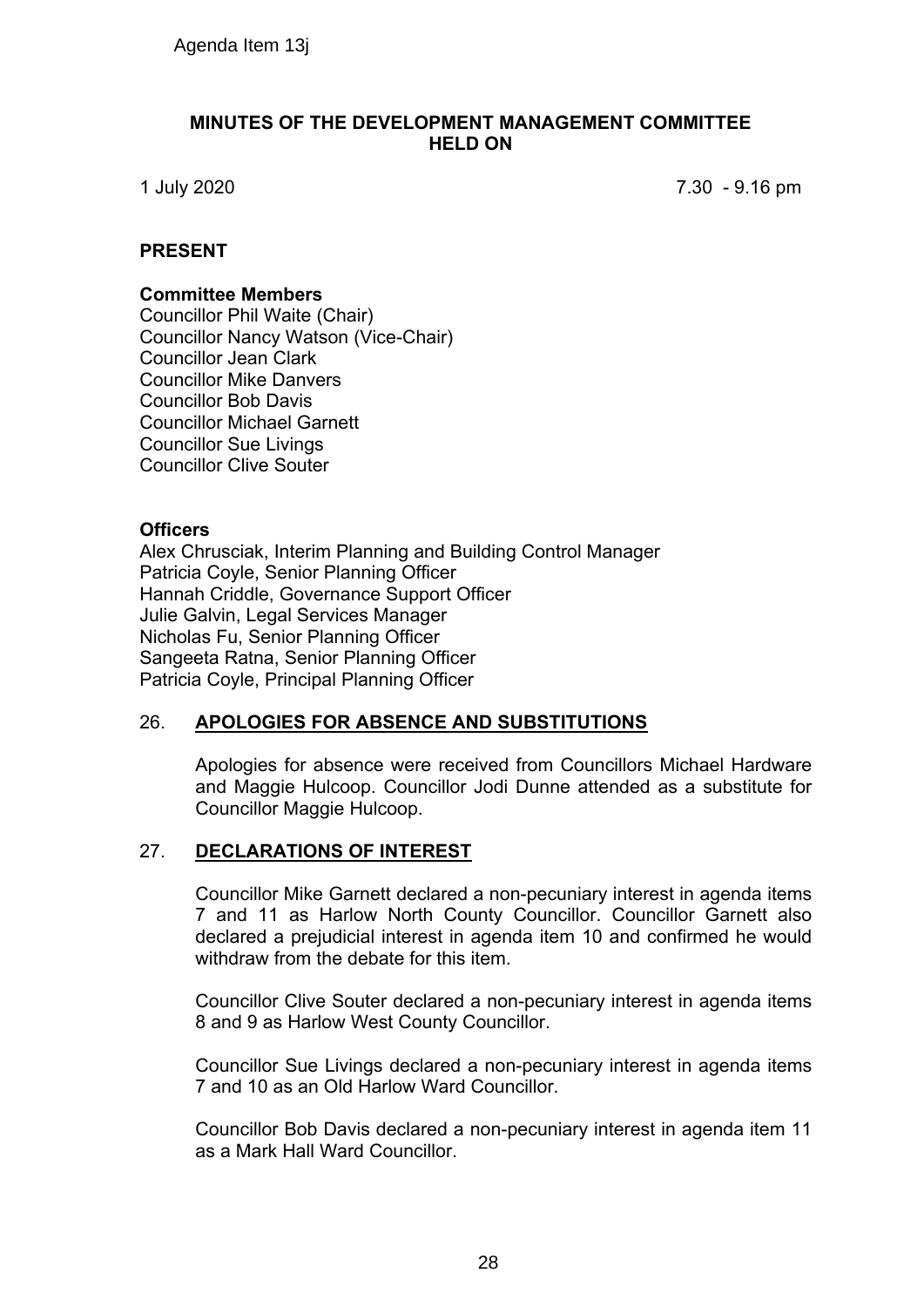#### 28. **MINUTES**

**RESOLVED** that the minutes of the meeting held on 3 June 2020 are agreed as a correct record and signed by the Chair.

## 29. **MATTERS ARISING**

None.

#### 30. **WRITTEN QUESTIONS**

None.

#### 31. **PROCEDURE FOR CONSIDERATION OF PLANNING APPLICATIONS**

**RESOLVED** that the procedure for the conduct of the meeting is noted.

#### 32. **HW/REM/19/00323 - SECTOR V, PHASE 2B NEWHALL PROJECT, REDWING WAY, NEWHALL**

The Committee received a report and application (HW/REM/19/00323) on the approval of reserved matters (access, appearance, landscaping, layout and scale) relating to the development of the site to provide 49 residential units (use class C3) and associated car parking and infrastructure works associated with approved application HW/PL/04/00302 Phase 2 New Hall.

Presentations were heard from three objectors and the applicant's agent.

**RESOLVED** that planning permission is **GRANTED** subject to the conditions as detailed in the published report.

#### 33. **HW/FUL/19/00431 - CAR PARK REAR OF MARKET HOUSE AND MOBILITY HOUSE, STONE CROSS, HARLOW**

The Committee received a report and application (HW/FUL/19/00431) on the demolition of existing garages and A1 unit, erection of an 8 storey residential block of 33 flats with replacement A1 unit at ground floor and creation of a communal roof garden at the 1<sup>st</sup> floor connecting to Market House.

The Committee also received a supplementary report containing information which had been received after the publication of the agenda. The information included revised conditions 8 and 10 and an additional condition in relation to parking.

A verbal update was also given to the Committee. This set out a further additional condition: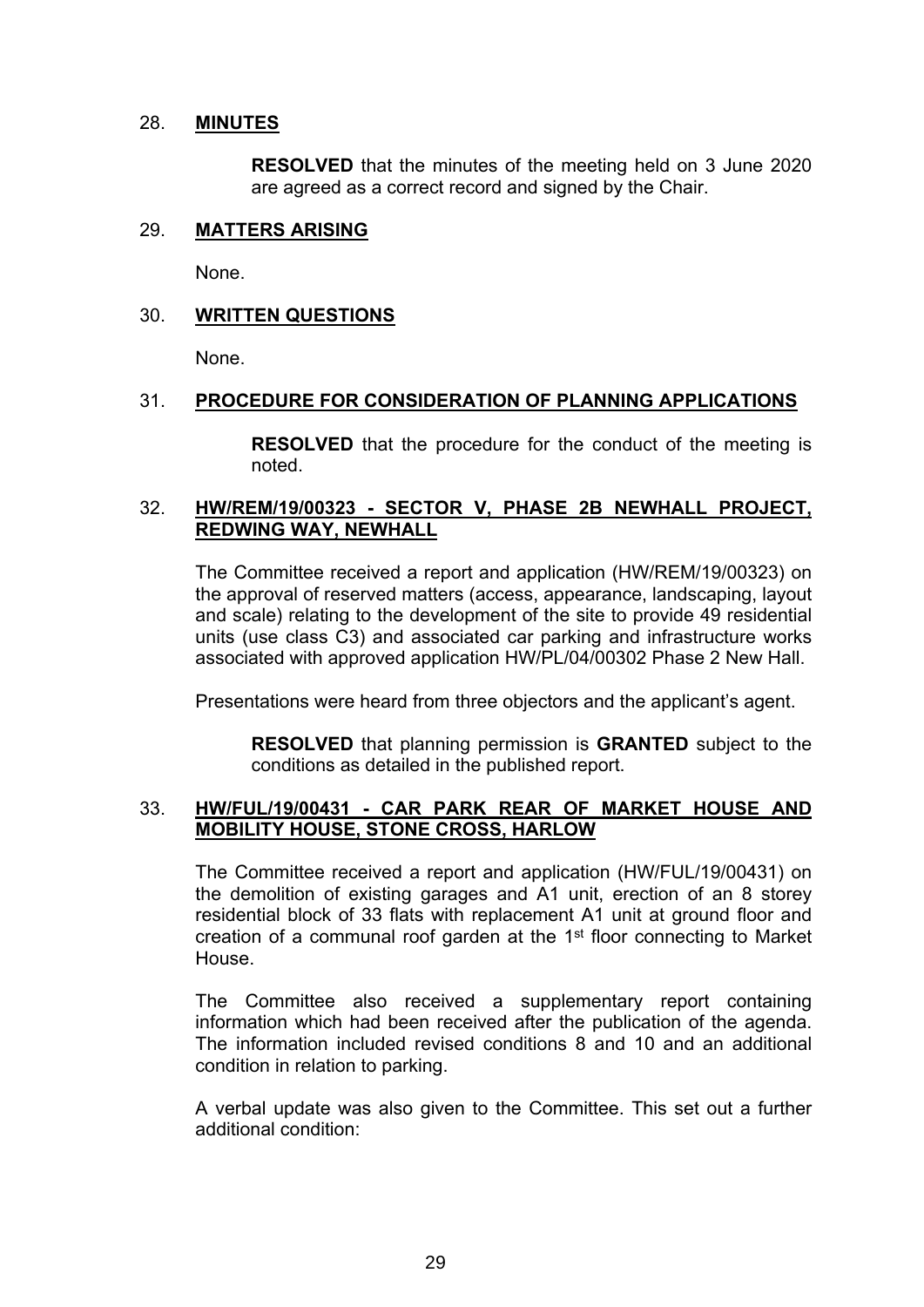*No development shall commence until a Ventilation and Extraction Strategy relating to the adjacent commercial units has been submitted to and approved in writing by the Local Planning Authority. The Strategy shall detail all necessary measures required to mitigate any potential impacts from extraction and ventilation systems within close proximity of the site, to ensure adequate protection for the residential amenity of future occupants from odour. No occupation of the residential development hereby permitted shall occur until such time as all the measures set out within the approved Ventilation and Extraction Strategy have been implemented in full.*

*REASON: To ensure that fumes associated with the commercial unit do not result in detrimental impacts to the amenity of the occupiers of the development and to maintain the commercial units in the interest of the vitality and viability of the Town Centre and to accord with policy BE2 and RTCS3 of the Adopted Replacement Harlow Local Plan. The details are required to be approved before works commence to ensure the impacts of the development are acceptable.*

Presentations were heard from Councillor Tony Edwards in support of the application and the applicant.

**RESOLVED** that planning permission is **GRANTED** subject to the Applicant entering into an appropriately worded Section 106 Legal Agreement, the revised conditions 8 and 10 and additional condition in relation to parking as set out in the supplementary report, the additional condition addressing Ventilation and Extraction as presented in the officers verbal update and the remaining conditions as set out in the published report.

## 34. **HW/FUL/20/00036 - KINGS ACRE, THIRD AVENUE, HARLOW**

The Committee received a report and application (HW/FUL/20/00036) on the change of use and extension to existing bungalow (use class C3) to a rehabilitation centre.

The Committee also received a supplementary report containing information which had been received after the publication of the agenda. The information included additional representations received from the applicant, the revised description and revised conditions 2 and 3.

Presentations were heard from Councillors David Carter and Tony Edwards, both in support of the application, and the applicant.

**RESOLVED** that planning permission was **GRANTED** subject to the revision to the description of the development, revised conditions 2 and 3 as set out in the supplementary report and the remaining conditions as set out in the published report.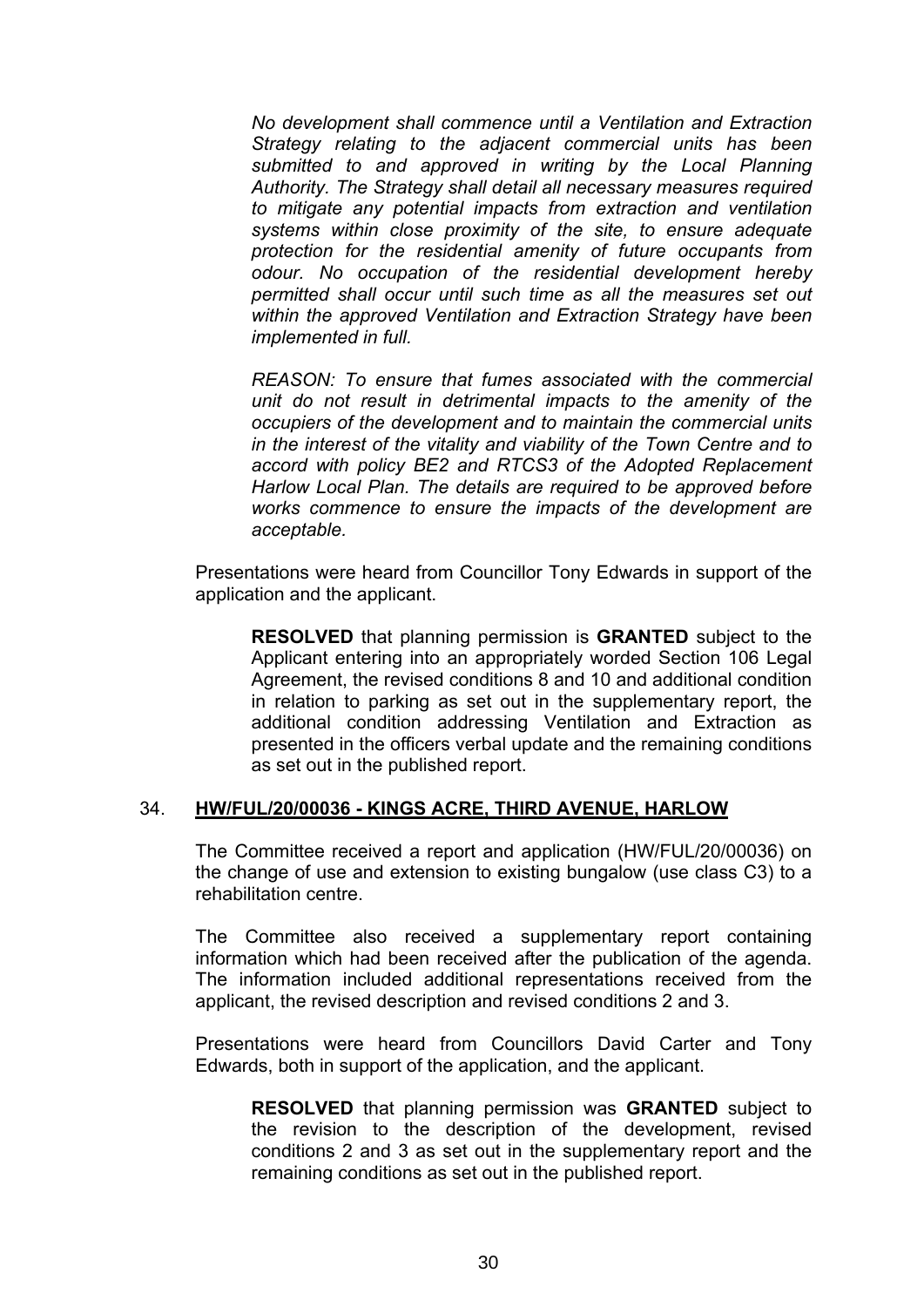## 35. **HW/FUL/20/00107 - 4 THE HILL, HARLOW**

The Committee received a report and application (HW/FUL/20/00107) on the demolition of 4 The Hill and development of 2 no. affordable homes comprising of 1 no. 2 bedroom and 1 no. 3 bedroom semi-detached houses (amended description).

The Committee also received a supplementary report containing information which had been received after the publication of the agenda. The information included an additional representation received from a member of the public.

Councillor Mike Garnett withdrew from the debate and vote on this item.

Presentation was heard from the applicant's agent.

**RESOLVED** that planning permission is **GRANTED** subject to the conditions as detailed in the published report.

#### 36. **HW/HSE/20/00172 - 66 MARK HALL MOORS, HARLOW**

The Committee received a report and application (HW/HSE/20/00172) on a two storey rear extension with adjacent single storey extension to the rear and side.

Presentations were heard from one objector and the applicant's agent.

Councillor Mike Garnett (seconded by Councillor Jean Clark) proposed an additional condition for the working hours. The amendment was carried.

**RESOLVED** that planning permission is **GRANTED** subject to the conditions as detailed in the report and the additional following condition:

No construction work shall be carried out or plant operated other than between the following hours: 08:00 hours to 18:30 hours on Mondays to Fridays; and between 08:00 hours to 13:00 hours on Saturdays. No construction work shall take place on Sundays, Bank Holidays or Public Holidays.

**Reason: in the interest of residential amenity of neighbours and to accord with policy BE1 of the adopted replacement Harlow Local Plan, July 2006**

#### 37. **REFERENCES FROM OTHER COMMITTEES**